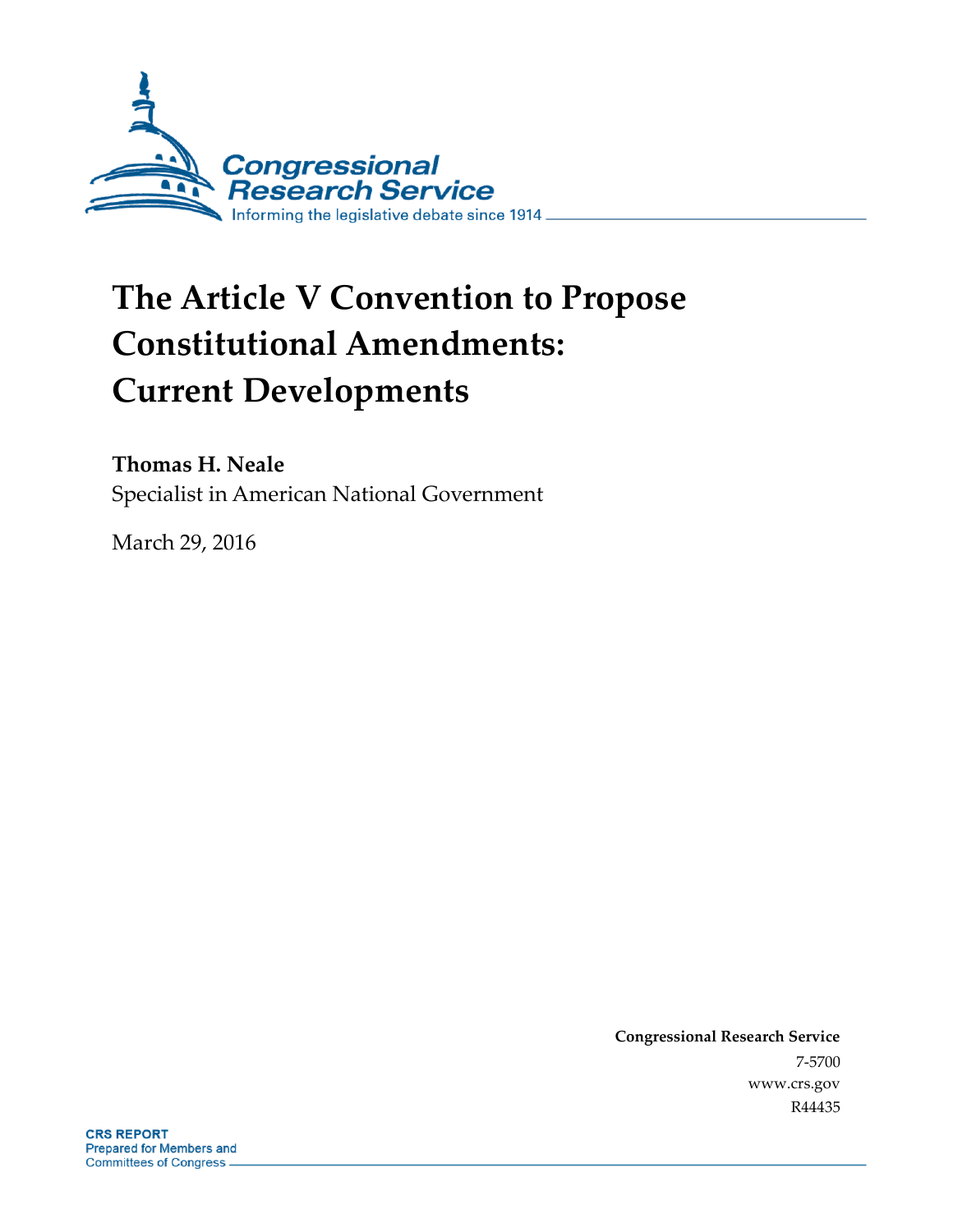## **Summary**

Article V of the U.S. Constitution provides two procedures for amending the nation's fundamental charter: proposal of amendments by Congress, by a vote of two-thirds of the Members of both houses, and proposal by a convention called on the application of the legislatures of two-thirds (34) of the states, the "Article V Convention." Amendments proposed by either method must be ratified by three-fourths (38) of the states in order to become part of the Constitution. This report provides information for Members of Congress and congressional staff on current developments in Congress, the states, and the advocacy and policy communities concerning the Article V Convention alternative.

From the 1960s to the 1980s, supporters of Article V Conventions mounted vigorous but ultimately unsuccessful campaigns to call conventions to consider amendments related to diverse issues, including school busing to achieve racial balance, abortion restrictions, apportionment in state legislatures, and, most prominently, a balanced federal budget.

After more than 20 years of comparative inaction, the past decade has seen a resurgence of interest in and support for the Article V Convention alternative. Advocacy groups across a broad range of the political spectrum are pushing for conventions to consider various amendments, including a revival of the balanced budget amendment proposed in the 1970s -1980s; an interstate compact that could call a convention, propose, and prospectively ratify, a balanced budget amendment; an amendment or amendments to restrict the authority of the federal government; and an amendment to permit regulation of corporate spending in election campaigns, which would nullify parts of the Supreme Court's decision in *Citizens United v. Federal Election Commission*.

In the  $114<sup>th</sup>$  Congress, the House of Representatives established new procedures for the receipt and publication of state memorials related to the convention issue, including new applications for a convention and rescissions of previous applications. Two relevant pieces of legislation have also been introduced. The first measure, H.Con.Res. 26, would "effect" the Compact for America's Interstate Compact for a Balanced Budget, summon an Article V Convention, and propose the amendment approved by the convention to the states for ratification. The second, H.J.Res. 34, would amend the Constitution to authorize an Article V Convention to propose specifically worded amendments.

Applications for one or more of the several pending Article V Convention variations were introduced in 47 states during 2015. Progress in enacting these measures has been comparatively slow, however: in 2015 only seven applications were filed by six states, and only the Balanced Budget Amendment Task Force, most of whose 27 claimed applications originated in the 1970s and 1980s, came close to the 34-state constitutional threshold.

Two additional CRS Reports address other aspects of this issue. CRS Report R42589, *The Article V Convention to Propose Constitutional Amendments: Contemporary Issues for Congress*, identifies and analyzes the contemporary role of Congress in the Article V Convention process in greater detail. CRS Report R42592, *The Article V Convention for Proposing Constitutional Amendments: Historical Perspectives for Congress* examines the procedure's constitutional origins and history and provides an analysis of related state procedures.

This report will be updated as warranted by events.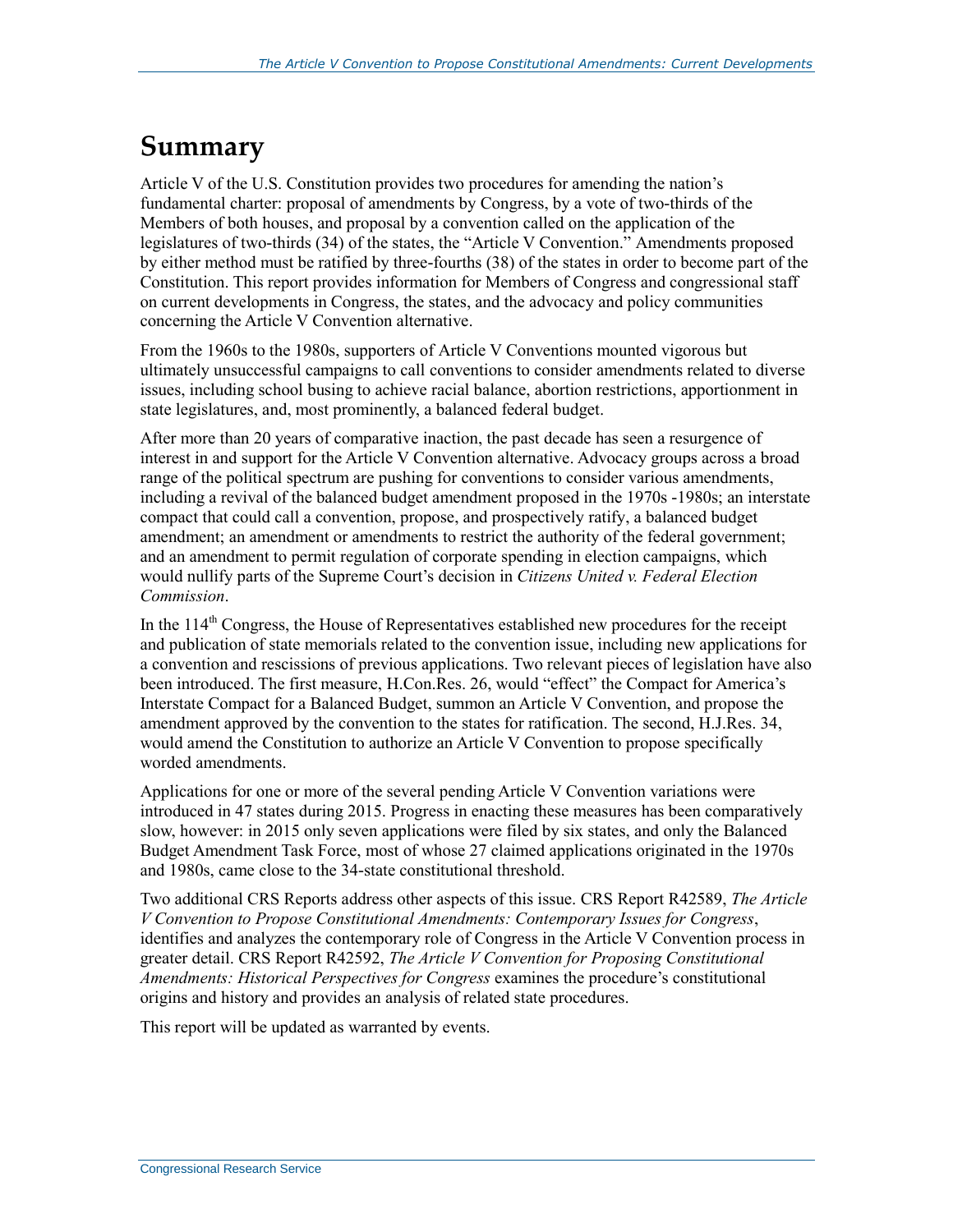## **Contents**

| The Article V Convention Since 1960: Its Rise, Decline, and Contemporary Resurgence  1 |  |
|----------------------------------------------------------------------------------------|--|
|                                                                                        |  |
|                                                                                        |  |
|                                                                                        |  |
|                                                                                        |  |
|                                                                                        |  |
|                                                                                        |  |
|                                                                                        |  |
| How Many Applications Are Required? How Many Have Been Submitted? 4                    |  |
|                                                                                        |  |
|                                                                                        |  |
|                                                                                        |  |
|                                                                                        |  |
|                                                                                        |  |
|                                                                                        |  |
|                                                                                        |  |
|                                                                                        |  |
|                                                                                        |  |
|                                                                                        |  |
|                                                                                        |  |
| Publication of State Applications by the Clerk of the House of Representatives  10     |  |
|                                                                                        |  |
| H.J. Res. 34-Authorizing Consideration of a Specific Amendment by an Article V         |  |
|                                                                                        |  |
|                                                                                        |  |
|                                                                                        |  |
|                                                                                        |  |
|                                                                                        |  |
|                                                                                        |  |

### **Contacts**

|--|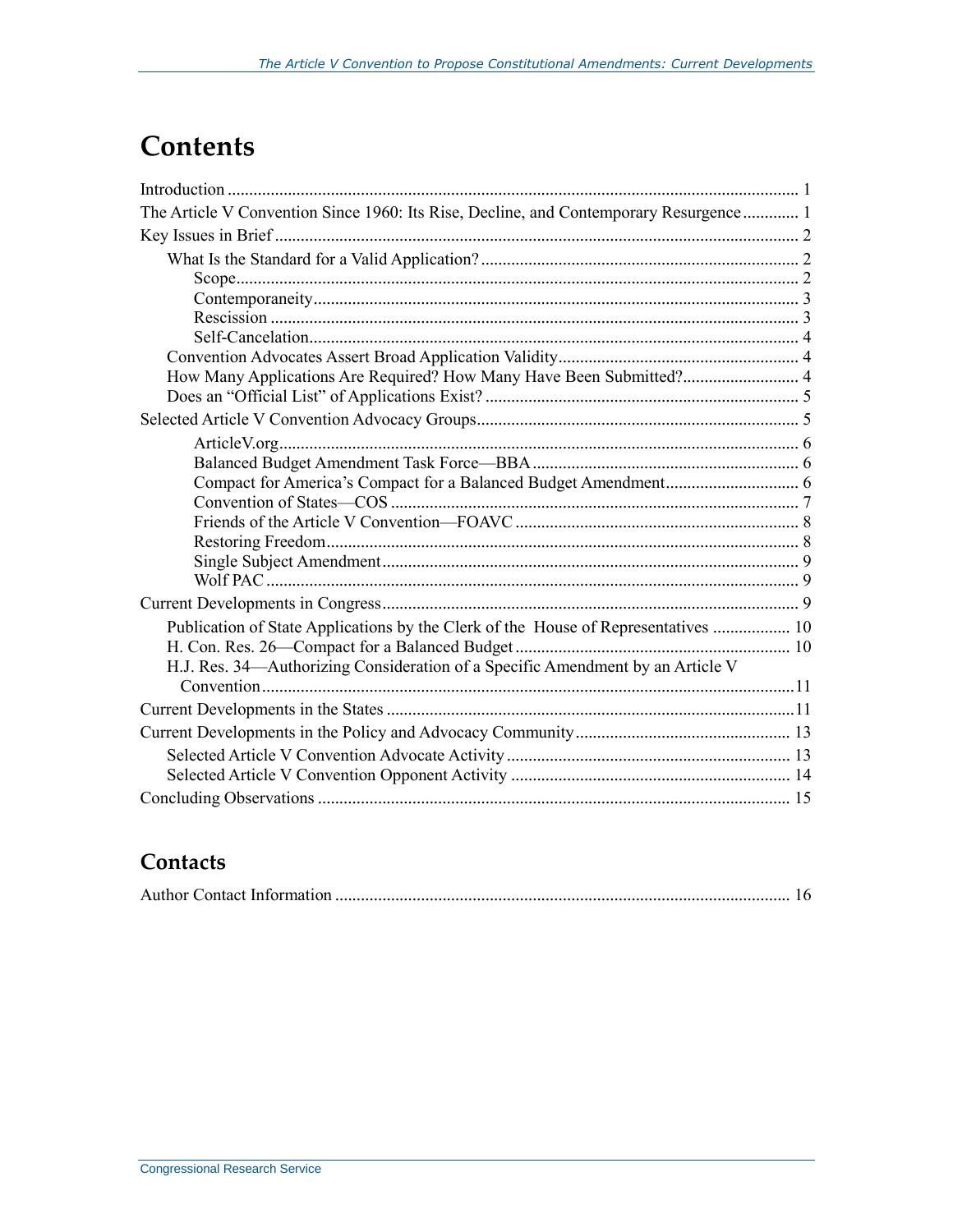## **Introduction**

Article V of the U.S. Constitution provides two alternatives for amending the nation's fundamental charter: proposal of amendments to the states by vote of two-thirds of the Members of both houses of Congress,<sup>1</sup> and proposal by a convention called as a result of applications from two-thirds of the states, the "Article V Convention." From the 1960s to the 1980s, supporters of Article V Conventions mounted vigorous but ultimately unsuccessful campaigns to call conventions to consider such issues as school busing to achieve racial balance, restrictions on abortion, apportionment in state legislatures, and a balanced federal budget. Since approximately 2010, after more than 20 years of comparative inaction, the Article V Convention alternative has drawn a new generation of supporters. Advocacy groups across a broad range of the political spectrum are pushing for conventions to consider various amendments. This report provides information for Members of Congress and congressional staff on current developments in Congress, the states, and the advocacy community on the Article V Convention alternative. Two companion reports provide more exposition and analysis of this issue: CRS Report R42592, *The Article V Convention for Proposing Constitutional Amendments: Historical Perspectives for Congress* and CRS Report R42589, *The Article V Convention to Propose Constitutional Amendments: Contemporary Issues for Congress*.

## **The Article V Convention Since 1960: Its Rise, Decline, and Contemporary Resurgence**

Proposals for an Article V Convention are as old as the republic. According to one estimate, more than 700 have been filed since 1789, most of which have been proposed since  $1900<sup>2</sup>$ . They have included applications for a general convention and petitions for a convention to consider singlesubject amendments in an estimated 47 issue areas.<sup>3</sup> In the second half of the  $20<sup>th</sup>$  century, two campaigns for Article V Conventions approached the 34-state constitutional threshold. Mounted between 1964 and 1983, they concerned politically sensitive issues: apportionment in state legislatures, <sup>4</sup> which gained 33 state applications between 1964 and 1969, and an amendment requiring a balanced federal budget under most circumstances, which gained 32 applications between 1975 and 1983. After reaching these high water marks, the reapportionment proposal lost momentum following the death of its leading advocate,<sup>5</sup> while the balanced budget amendment campaign stalled in the face of growing opposition. The Article V Convention alternative returned to relative obscurity for more than 20 years. In fact, between 1988 and 2010, 17 state legislatures passed resolutions rescinding their earlier calls for a convention. In some cases, these resolutions

 $1$  This is traditionally interpreted to mean a two-thirds majority of Members present and voting, rather than of the whole number of Members in each chamber.

<sup>&</sup>lt;sup>2</sup> Statistics provided by Friends of the Article V Convention (FOAVC), and are available on the FOAVC website, at http://foa5c.org/file.php/1/Articles/AmendmentsTables.htm. It should be noted that these figures are not official, but were compiled by FOAVC, an organization that advocates an immediate convention, and that an officially recognized compilation of state applications does not exist at the time of this writing.

<sup>&</sup>lt;sup>3</sup> Ibid. Some of the issues addressed in state applications included repeal of the  $16<sup>th</sup>$  (income tax) and  $18<sup>th</sup>$  (prohibition) Amendments, limitation on federal taxes, and prohibition of busing to achieve racial balance in schools, among others.

<sup>4</sup> Advocates sought to circumvent the Supreme Court's decision in *Reynolds v. Sims* (377 U.S. 533 (1964)) that districts in both chambers of state legislatures must be generally equal in population. The amendment would have permitted states to use factors other than strict equality of population in redistricting one chamber of their legislatures.

<sup>&</sup>lt;sup>5</sup> Senator Everett M. Dirksen of Illinois (1896-1969).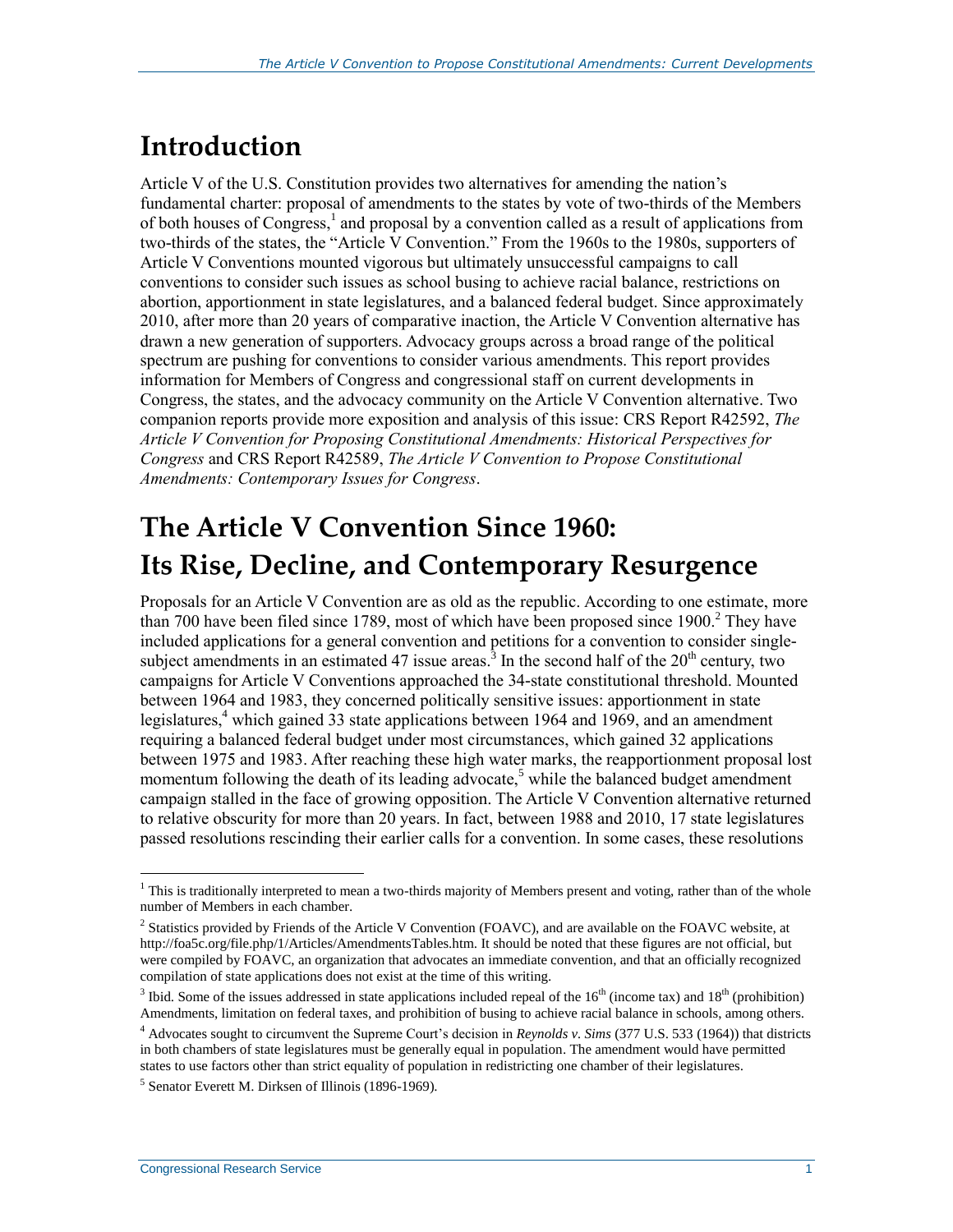rescinded *all* previous Article V applications, while others specifically cited a convention for a balanced budget amendment.<sup>6</sup>

Late in the first decade of the  $21^{st}$  century, interest in the Article V Convention revived among a range of advocacy groups. Originally linked to the Tea Party movement and organizations characterized as conservative and populist, $\lambda$  the most widely-advocated convention subjects included an amendment or amendments to require a balanced federal budget, restrict the federal debt, and set general limitations on the authority and activities of the federal government.<sup>8</sup> The Article V Convention's appeal spread, however, as self-identified progressive movements, such as Occupy Wall Street,<sup>9</sup> began to advocate a convention for such purposes as overturning parts of the Supreme Court's *Citizens United*<sup>10</sup> decision, changing the definition of corporate personhood, or banning allegedly restrictive state voter identification requirements.<sup>11</sup> The convention option may be particularly attractive on several grounds: it springs unquestionably from the "original intent" of the founders; the need for state applications suggests widespread popular grass-roots origins; and the prospect of proposing amendments directly to the states offers an alternative to what some have characterized as a legislative and policy deadlock at the federal level.

## **Key Issues in Brief**

## **What Is the Standard for a Valid Application?**

A number of questions have been raised concerning the standard for a valid Article V Convention application.

#### **Scope**

One issue centers on the permissible scope of state applications. What sort of convention application meets Article V's constitutional requirements? May states apply for (1) a general convention; (2) a convention to consider a single issue, such as a balanced budget amendment; or (3) a convention to consider a specific amendment, the text of which has been included or identified in the petition?

 $\overline{a}$ <sup>6</sup> According to the FOAVC website, between 1988 and 2010, Alabama, Arizona, Florida, Georgia, Idaho, Louisiana, Montana, New Hampshire, Nevada, North Dakota, Oklahoma, Oregon, South Carolina, South Dakota, Tennessee, Utah and Wyoming rescinded Article V applications. See FOAVC website, at http://foavc.org/file.php/1/Amendments. In recent years, however, Alabama, Florida, and New Hampshire have submitted new applications for a convention to consider a balanced budget amendment. The author gratefully credits Gregory Watson, Legislative Assistant with the Texas Legislature for assistance in verifying this list.

<sup>7</sup> Rebecca Shabad, "Tea Party Express Pushes for Balanced Budget Amendment," *The Hill*, January 15, 2015, at http://thehill.com/policy/finance/232279-tea-party-express-launches-campaign-for-a-balanced-budget-amendment.

<sup>8</sup> Reid Wilson, "Conservative Lawmakers Weigh Bid to Call Constitutional Convention," *Washington Post*, April 4, 2015, at http://www.washingtonpost.com/politics/conservative-lawmakers-weigh-bid-to-call-for-constitutionalconvention/2015/04/04/b25d4f1e-db02-11e4-ba28-f2a685dc7f89\_story.html.

<sup>9</sup> #Occupy Wall Street, NYC General Assembly, "Article V Constitutional Amendment Convention," April 1, 2012, at http://www.nycga.net/2012/04/article-v-constitutional-amendment-convention/.

 $10$  558 U.S. 310 (2010).

<sup>11</sup> John Celock, "Article V Constitutional Convention Could Offer Advantage For Progressive Causes," *Huffington Post*, April 1, 2013, at http://www.huffingtonpost.com/2013/04/01/article-v-constitutionalconvention\_n\_2992831.html.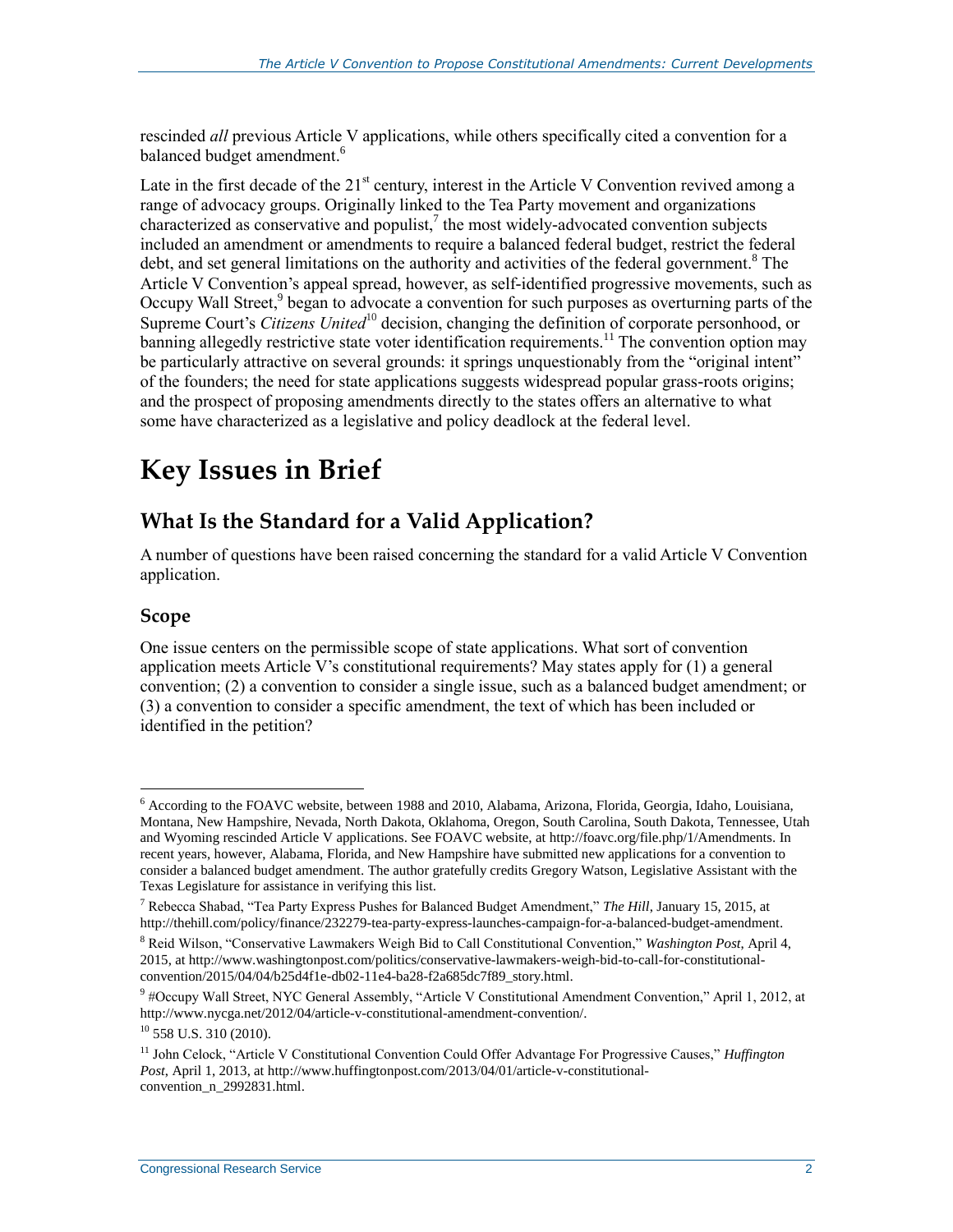Some observers hold that only applications for a "general" convention, those that do not cite a specific policy issue or amendment, are valid. Other commentators maintain that state applications for an Article V Convention must address the same issue in order to be counted toward the two-thirds threshold established by the Constitution. Most scholars agree that applications proposing a specifically-worded amendment would not meet the constitutional standard.<sup>12</sup> Congress has, however, received applications calling for an Article V Convention that would consider a particular, specifically-worded, amendment. The practice was most common in the 1980s, utilized by the campaign for a convention to consider a balanced budget amendment. A number of states during that period included the text of the proposed amendment in their applications. At present, the following organizations, "Compact for America," "Single Subject Amendment," and "Restoring Freedom" all propose conventions to consider specifically worded amendments, notwithstanding the opinion expressed by the House Judiciary Committee in 1993 that an application requesting an up-or-down vote on a specifically worded amendment cannot be considered valid.<sup>13</sup> In the  $114<sup>th</sup>$  Congress, H.J.Res. 34, which is examined later in this report, proposes a constitutional amendment that would authorize the states to propose specificallyworded amendments when applying for an Article V Convention.<sup>14</sup>

#### **Contemporaneity**

Another question concerns the issue of timeliness or contemporaneity: is a state application for a convention valid forever, or does it have a limited "shelf life"? If so, how long does this period of validity last? Some argue that state applications are valid for seven years, the same length of time as the ratification window established in the  $20<sup>th</sup>$  century for most amendments proposed by Congress.<sup>15</sup> Others suggest a shelf life of two to four years for state applications.<sup>16</sup> Conversely, the great majority of Article V Convention supporters generally assert that state applications are valid indefinitely, and that Congress has no authority to set a deadline.<sup>17</sup>

#### **Rescission**

A further issue centers on the question of whether states have the constitutional authority to repeal or rescind earlier applications for an Article V Convention. Over the years, some state legislatures have passed resolutions retracting either one, some, or all of their previous applications. For instance, as noted earlier, between 1988 and 2010, an estimated 17 states passed such

 $\overline{a}$  $12$  In 1993, the House Judiciary Committee concluded that an application requesting an up-or-down vote on a specifically worded amendment cannot be considered valid. The committee held that such an approach robs the Convention of its deliberative function, which is inherent in Article V language stating that the Convention's purpose is to "propose amendments." If the state legislatures were permitted to propose the exact wording of an amendment and stipulate that the language not be altered, the Convention would be deprived of this function and would become, instead, part of the ratification process. See U.S. Congress, House of Representatives, Committee on the Judiciary, *Is There a Constitutional Convention in America's Future?* 103<sup>rd</sup> Congress, 1<sup>st</sup> session, committee print, serial no. 1 (Washington: GPO, 1993) p. 7.

 $13$  Ibid.

<sup>&</sup>lt;sup>14</sup> H.J.Res. 34, which has been referred to the House Committee on the Judiciary, and its Subcommittee on the Constitution and Civil Justice, is sponsored by Rep. Culberson, and cosponsored by Rep. Cuellar.

<sup>15</sup> *Is There a Constitutional Convention in America's Future?* p. 10.

<sup>16</sup> "Proposed Legislation on the Convention Method of Amending the United States Constitution," Note, *Harvard Law Review*, volume 85, issue 8, June 1972, pp. 1619-1621.

<sup>&</sup>lt;sup>17</sup> "What Does Contemporaneous Mean as it Relates to Counting Applications," Frequently Asked Questions, FOAVC website, at http://foavc.org/file.php/1/Articles/FAQ.htm#Contemporaneous.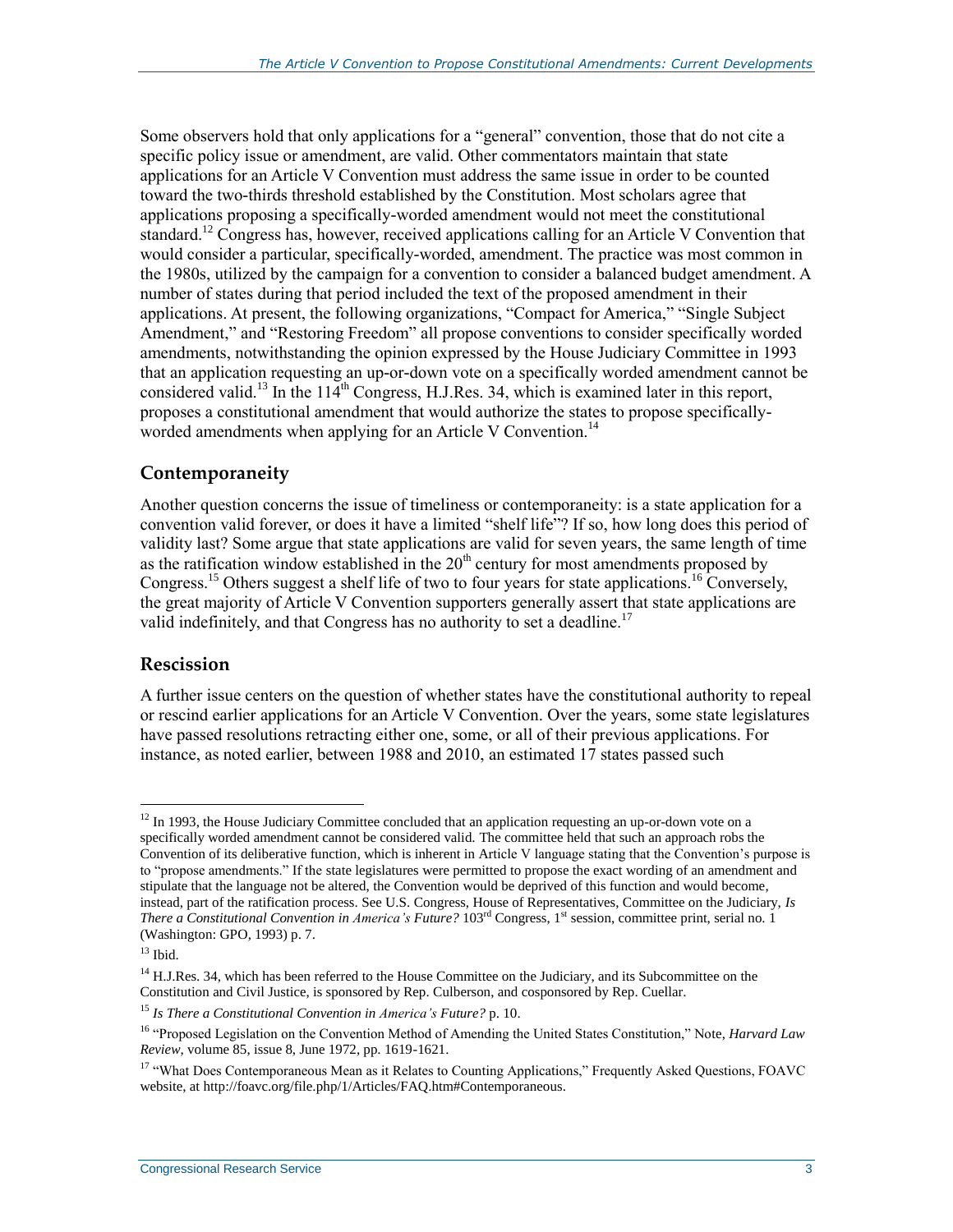resolutions.<sup>18</sup> Do states have the authority to rescind applications for an Article V Convention? Opinion is divided: some hold that the application process is only preliminary, and that states may withdraw their applications, so long as the two-thirds threshold has not been crossed.<sup>19</sup> Others dispute this assertion, maintaining that that an application carries the same weight as a state's ratification of a proposed constitutional amendment, and that an application cannot be revoked or rescinded<sup>20</sup>

#### **Self-Cancelation**

In the past, especially in connection with the late- $20<sup>th</sup>$  century movement for an Article V Convention to consider a balanced budget amendment, states also frequently added self-canceling clauses to their applications rendering them null and void if Congress proposed an amendment incorporating the application's stated goals.

### **Convention Advocates Assert Broad Application Validity**

Many supporters of the Article V Convention claim that these various distinctions are immaterial, and that all state applications are equally valid, whether they propose a general convention, a convention to consider one or more policy issues, or one to consider an amendment containing a specific text. The framers, they maintain, deliberately avoided specific requirements for state applications to be counted toward the two-thirds threshold. One advocacy group, Friends of the Article V Convention (FOAVC), maintains that one application is as good as another, that applications are valid indefinitely, and that states cannot rescind their applications. It further asserts that as soon as Congress had received applications of any sort from two-thirds of the states in the union at that time, it had a constitutional obligation to call a convention. By their calculation, 49 of the 50 states have submitted an Article V petition at some point since 1789, and that Congress should have called a convention not later than  $1911$ <sup>21</sup>

### **How Many Applications Are Required? How Many Have Been Submitted?**

All parties accept the constitutional requirement that an Article V Convention can be summoned only after the legislatures of two-thirds of the states (34) have submitted applications. As noted in the previous section, however, beyond that baseline, consensus begins to break down. Some convention advocates insist that Congress is obligated to call a convention immediately. FOAVC, cited earlier in this report, identifies over 700 applications on its website, filed from 49 states.<sup>22</sup> Other groups suggest that the 34-state threshold has yet to be met for a convention to consider

<sup>&</sup>lt;sup>18</sup> See above at footnote 6.

<sup>19</sup> Dwight Connely, "Amending the Constitution: Is This Any Way to Call for a Constitutional Convention?" *Arizona Law Review*, volume 22, issue 4, 1980, pp. 1033-1034.

<sup>&</sup>lt;sup>20</sup> "Rescission," Frequently Asked Questions, FOAVC website, at http://www.foa5c.org/mod/resource/view.php?id=2. Some observers, however, assert that states have the right to rescind ratifications of constitutional amendments prior to the certification that an amendment has been ratified by three-fourths of the states.

<sup>&</sup>lt;sup>21</sup> Ibid., "Article V Application Tables," at http://www.foa5c.org/file.php/1/Articles/

Table\_Summarizing\_State\_Applications.pdf.

<sup>&</sup>lt;sup>22</sup> Ibid., "Images of Article V Applications" at http://www.article-5.org/file.php/1/Amendments/index.htm.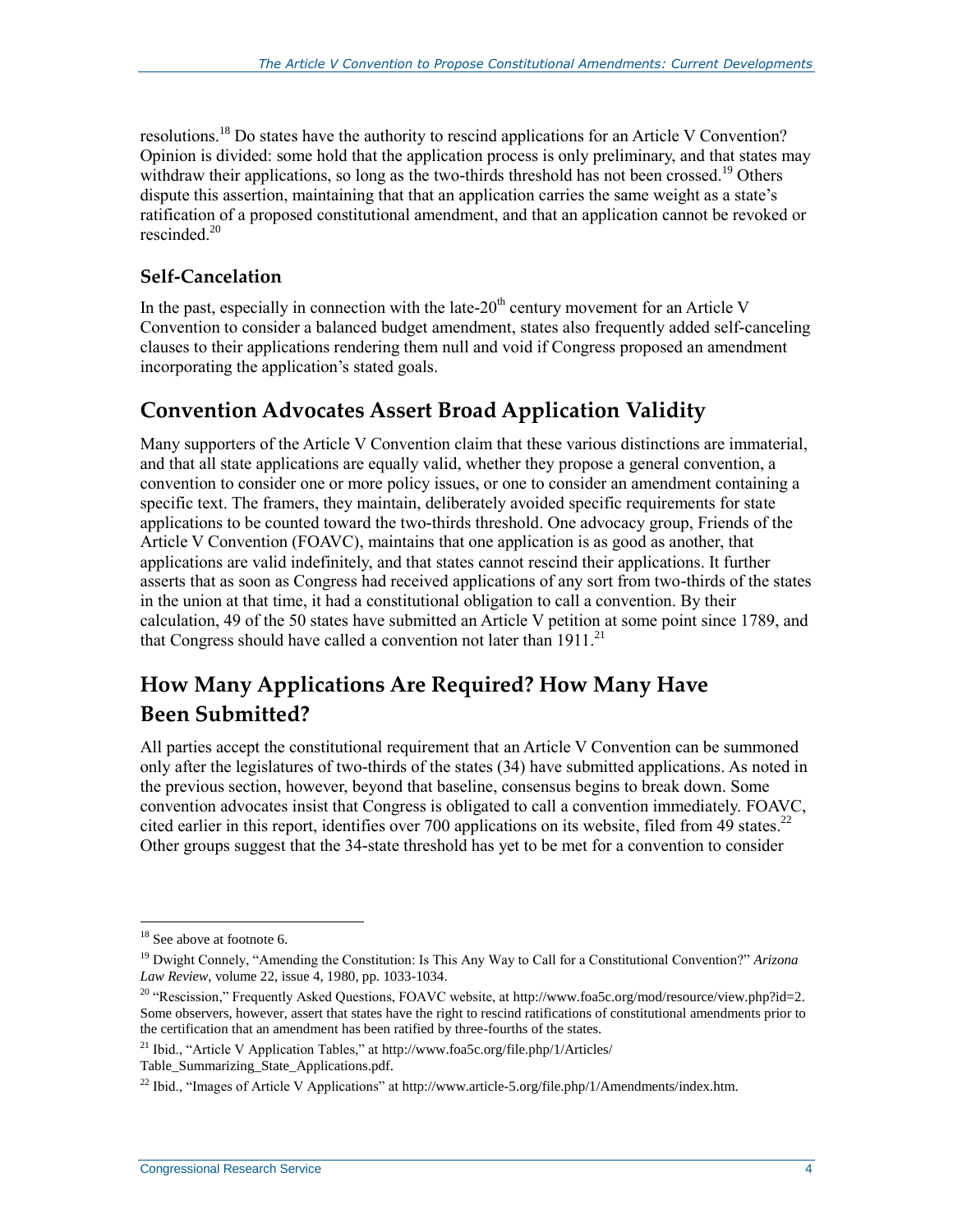proposals in specific areas. Of currently active Article V Convention advocacy groups, the Balanced Budget Amendment Task Force claims the most, 27 applications.<sup>23</sup>

### **Does an "Official List" of Applications Exist?**

Another issue frequently cited by convention advocates is the existence, or lack thereof, of an "official list" of state applications for an Article V Convention. According to the National Archives, state applications have not previously been collected in a central repository, but are scattered through the holdings of the Center for Legislative Archives, generally filed with committee papers, and arranged by Congress.<sup>24</sup> FOAVC has criticized this practice, asserting that "Congress has failed miserably (most likely by design) at its duty to track and keep a count of all Article V Convention applications (so that they will know when two thirds of the states have met the prerequisite number for a peremptory Article V Convention)."<sup>25</sup> Beginning in 2013, Article V Convention activists accelerated their campaigns for an official congressional count of state applications,<sup>26</sup> including petitions to both the House and Senate.<sup>27</sup> One advocacy group, ArticleV.org, also circulated a model resolution calling on Congress to "maintain a record of the Article V applications of the states in a form that is open and accessible to the people of the United States."<sup>28</sup>

The House of Representatives established new procedures governing state actions concerning an Article V Convention in the  $114<sup>th</sup>$  Congress. A rules change directed the chair of the House Judiciary Committee to designate for public availability all such memorials received from the states in the 114<sup>th</sup> Congress, and at the chair's discretion, any memorial submitted by the states prior to the  $114<sup>th</sup>$  Congress. The resolution also directed the Clerk of the House of Representatives to make the designated memorials publicly available in electronic form, organized by state and year of receipt.<sup>29</sup> This initiative is examined at greater length later in this report.

## **Selected Article V Convention Advocacy Groups**

The Article V Convention option is currently promoted by multiple advocacy organizations which embrace different approaches to the issue and propose conventions to consider amendments in various issue areas. This section identifies selected organizations that promote an Article V Convention, lists them in alphabetical order, and provides brief analyses of their specific agendas.

<sup>&</sup>lt;sup>23</sup> "Active Article V BBA Applications," Balanced Budget Amendment Task Force website, at http://nebula.wsimg.com/ca4282cedfc80cf582e69f265611e5ee?AccessKeyId=499EF5BCFD5720FCE35C& disposition=0&alloworigin=1."

<sup>&</sup>lt;sup>24</sup> Letter from Rodney A. Ross, National Archives and Records Administration, Center for Legislative Archives, dated March 12, 2007. Available from the author.

<sup>&</sup>lt;sup>25</sup> "Congress Defies Article V of the U.S. Constitution by Ignoring Hundreds of Article V Applications From 49 of all 50 states," FOAVC website, at http://foavc.org/file.php/1/Amendments.

<sup>26</sup> Ibid., "Article V.org Seeks Official Congressional Count of Convention Call Applications," at http://www.foavc.org/ reference/file47.pdf.

<sup>27</sup> House: *Congressional Record*, daily edition, vol. 159, no. 150, October 24, 2013, p. H6775, Petition no. 55; Senate: *Congressional Record*, daily edition, vol. 159, no. 113, August 1, 2013, p. S6204, POM-120.

<sup>&</sup>lt;sup>28</sup> "Model Resolution to Request an Official Tabulation of State Applications for Article V Convention to Propose Amendments," ArticleV.org website, at http://articlev.org/oxwall/groups/model-resolution-to-request-an-officialtabulation-of-state-applications-for-article-v-convention-to-propose-amendments.

<sup>&</sup>lt;sup>29</sup> H.Res. 5, "Adopting Rules for the 114<sup>th</sup> Congress," Congress.gov, at https://www.congress.gov/bill/114th-congress/ house-resolution/5/text?q=%7B%22search%22%3A%5B%22hres+5%22%5D%7D.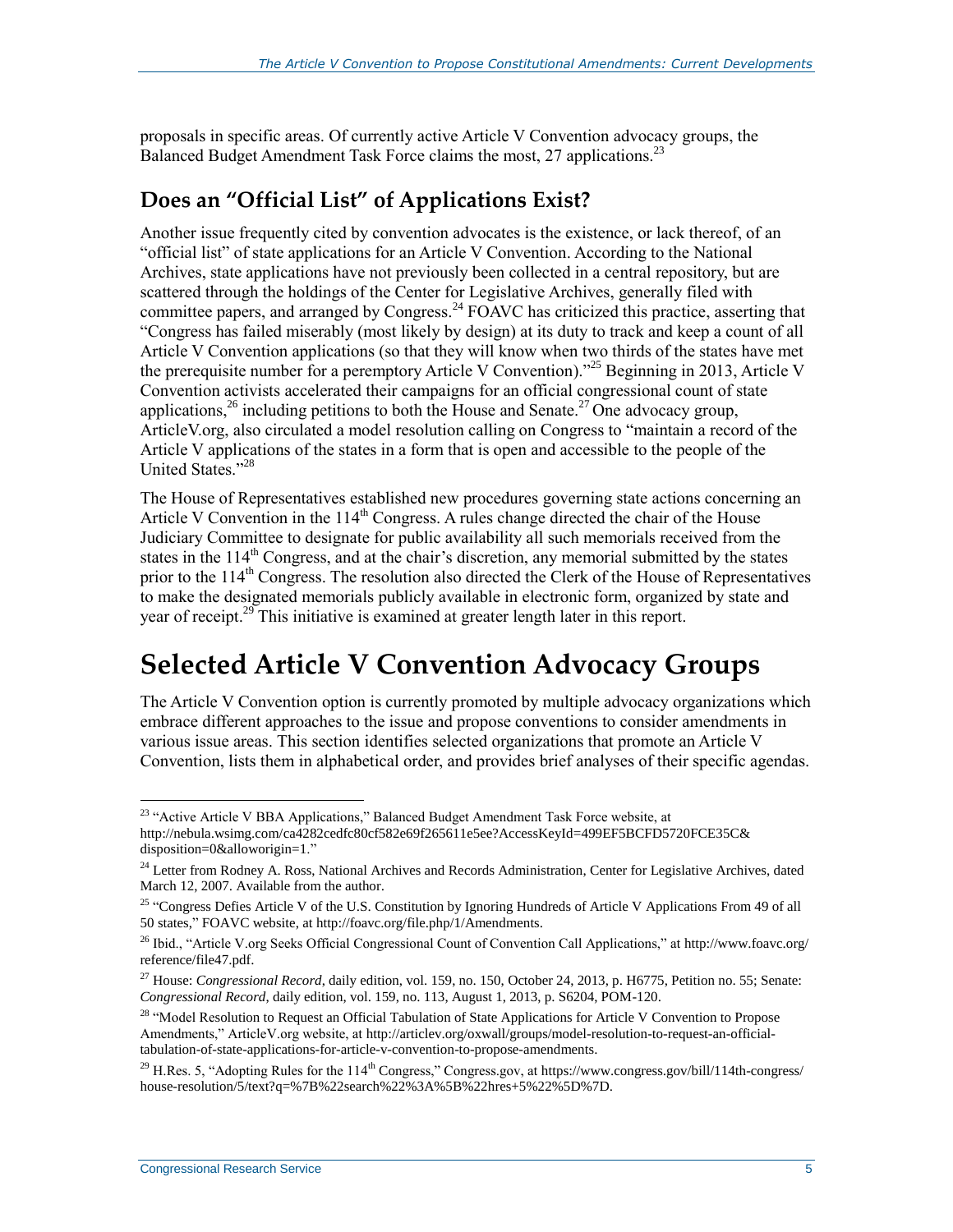The author of this report has been unable to identify at the time of this writing any public policy and issue organizations specifically focused on *opposition* to the Article V Convention alternative. A number of established policy advocacy groups, however, have criticized or issued position papers expressing their disapproval. These include, but may not be limited to, the John Birch Society, the Center on Budget Policy and Priorities, Eagle Forum, and Common Cause. Activities and positions of these groups are examined later in this report at the heading "Current Activity in the Policy and Advocacy Community."

#### **ArticleV.org**

ArticleV.org<sup>30</sup> traces its origins to the Occupy Wall Street movement of 2011-2012. It emphasizes the use of social media for communication among supporters and describes its mission as "educating Americans on the reasons to bring about an Article V convention," and persuading them to "[a]pply their energy to pressure Congress to call for a Convention."<sup>31</sup> It does not appear to support or advocate either an amendment in a specific policy area or a specifically worded amendment, but offers a broad range of alternative amendments, accompanied by the admonition, " $[m]$ ay the best amendments win."<sup>32</sup>

#### **Balanced Budget Amendment Task Force—BBA**

The Balanced Budget Amendment (BBA) Task Force advocates "a convention under Article V of the U.S. Constitution to exclusively consider a Federal Balanced Budget Amendment."<sup>33</sup> The BBA Task Force includes earlier unrescinded "legacy" applications for a balanced budget amendment convention submitted during the 1970s-1980s in its count of valid state petitions and could therefore be considered as a successor to this earlier Article V Convention movement, although it does not describe itself as such. It also campaigns actively for additional state applications. 34

#### **Compact for America's Compact for a Balanced Budget Amendment**

A different approach to the Article V Convention question was advanced in 2013 by the Compact for America (CFA). CFA is a domestic nonprofit "501(c) (4)" corporation registered in Texas.<sup>35</sup> The organization's Compact for a Balanced Budget Amendment is an interstate compact.<sup>36</sup> which it asserts would transform "the otherwise cumbersome state-initiated amendment process under Article V into a 'turn-key' operation."<sup>37</sup> The Compact includes a comprehensive program that its

 $\overline{a}$ <sup>30</sup> "About Us," ArticleV.org website, at http://articlev.org/oxwall/.

<sup>31</sup> Ibid., "Who Is ArticleV.org?" at http://articlev.org/oxwall/.

 $32$  Ibid.

<sup>33</sup> "Our Mission," Balanced Budget Amendment Task Force website, at http://www.bba4usa.org.

<sup>34</sup> Ibid., "Active Article V BBA Applications," at http://nebula.wsimg.com/ca4282cedfc80cf582e69f265611e5ee? AccessKeyId=499EF5BCFD5720FCE35C&disposition=0&alloworigin=1."Breaking.

<sup>35</sup> "About," CompactforAmerica.org website, at http://www.compactforamerica.org/about-2/.

 $36$  An interstate compact, under the broadest understanding, is contract between or among two or more consenting states. See *Texas v. New Mexico*, 482 U.S. 124,128 (1989) (noting that a "Compact is, after all, a contract.") (quoting *Petty v. Tennessee-Missouri Bridge Comm'n*, 359 U.S. 275, 285 (1959) (Frankfurter, F., dissenting)). The Supreme Court, interpreting the compacts clause of the Constitution (Article I, Section 10, clause 3), has held that a state may enter into an interstate compact with any other state so long as the agreement is not "directed to the formation of any combination tending to increase the political power in the States, which may encroach upon or interfere with the just supremacy of the United States." See *Virginia v. Tennessee*, 148 U.S. 503,519 (1893).

 $37$  "Compact for a Balanced Budget," Goldwater Institute website, at http://goldwaterinstitute.org/article/compact-(continued...)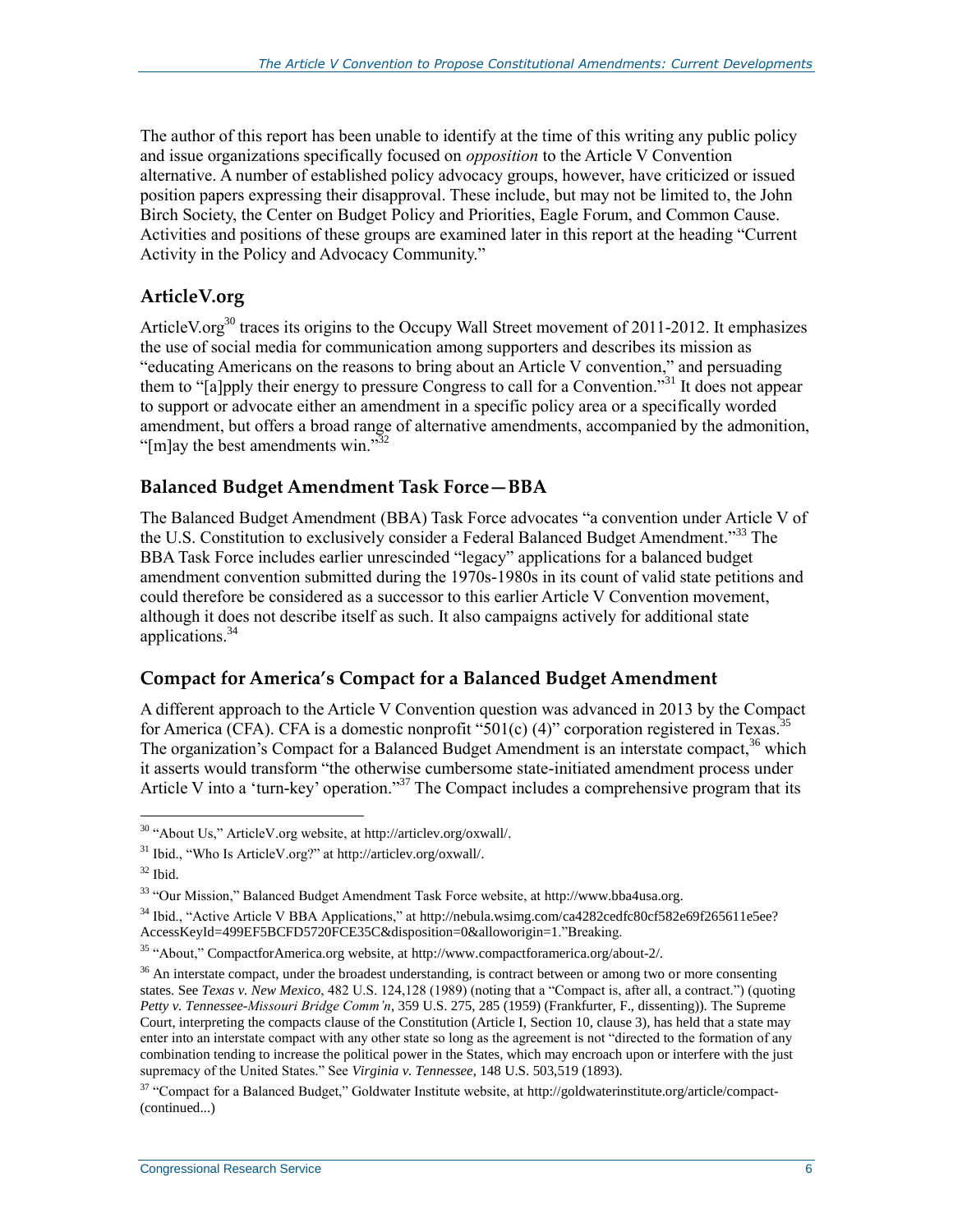advocates claim meets all the requirements necessary to (1) apply for and convene a convention; (2) provide rules and operating procedures for the convention; (3) convene the convention; (4) present, approve, and propose a pre-drafted amendment for transmission to the states; and (5) provide for prospective state ratification of the amendment. The single action of the requisite number of states agreeing to the Compact would, its proponents argue, set in motion the convention process through a series of "conditional enactments," each of which would trigger the next step in the process, ultimately leading to ratification. Proponents claim the interstate compact device would speed up the process so that a convention could be called, convened, and adjourned and an amendment proposed and ratified within 12 months.<sup>38</sup>

The Compact seeks to anticipate and prescribe procedures for various elements in the Article V Convention process. A state's act of agreement to the Compact would constitute its application for an Article V Convention, the sole purpose of which would be to propose an amendment whose text is prescribed in the Compact. Participating states also agree to observe the Compact's provisions governing the convention's composition and rules of procedure. By agreeing to the Compact, states also commit themselves to "prospective" ratification of the proposed amendment.<sup>39</sup> One distinguishing feature of the compact is its self-termination provision. The compact effectively limits itself to a seven-year lifespan: if it fails to gain membership by the requisite 38<sup>40</sup> states within seven years after the first state joins, the compact terminates, and is "repealed, void *ab initio*, and held for naught."<sup>41</sup>

Since the CFA initiative would use an interstate compact as its vehicle for the convention, and since the Constitution requires congressional approval for such a compact, CFA provides model legislation for a concurrent resolution that could be used by Congress to call the convention.<sup>42</sup> H.Con.Res. 26, a concurrent resolution incorporating the Compact for a Balanced Budget, was introduced in the House of Representatives on March 19, 2015, by Representative Paul Gosar. At the time of this writing, four states have joined the Compact for a Balanced Budget.<sup>43</sup>

#### **Convention of States—COS**

The Convention of States is a project of Citizens for Self-Governance.<sup>44</sup> In its "Jefferson Statement," it calls for an Article V convention for "the sole purpose of proposing amendments

 $\overline{a}$ 

 $41$  "Compact for a Balanced Budget, Article X, Section 7," Compact for America website, at http://www.compactforamerica.org/#!legislation/c36o.

<sup>(...</sup>continued)

balanced-budget.

<sup>38</sup> Compact for America, "Statement of Nick Dranias," November 20, 2013, Goldwater Institute website, at http://goldwaterinstitute.org/article/compact-america.

<sup>39</sup> "Legislation," Compact for America website, at http://www.compactforamerica.org/#!legislation/c36o.

 $40$  The Compact requires approval by 38 states because in addition to petitioning Congress to call a convention, which requires applications from two-thirds (34) of the states, its "conditional enactment" provisions mean that any state joining the compact also agrees in advance to ratify it, an action that requires approval by three-fourths of the states.

<sup>&</sup>lt;sup>42</sup> Nick Dranias, "The Compact for America's Laser-Focused Article V Convention Is Clearly Constitutional," Compact for America website, February 22, 2013, at http://www.compactforamerica.org/legal-brief-the-compact-foramericas-laser-focused-article-v-convention-is-clearly-constitutional/.

<sup>&</sup>lt;sup>43</sup> Alaska, Georgia, Mississippi, and North Dakota have joined the compact. See "The Solution," Compact for America website, at http://www.compactforamerica.org/#!solution/c1flq.

<sup>&</sup>lt;sup>44</sup> The parent organization seeks to educate and mobilize grass-roots support for measures that would "reduce" centralization of government ... educate citizens on the role of states and the constitutional limits on the federal government ... support government transparency ... and disperse budget responsibility to the appropriate level of state or local government." Convention of States website, at https://selfgovern.com/four-pillars-self-governance/.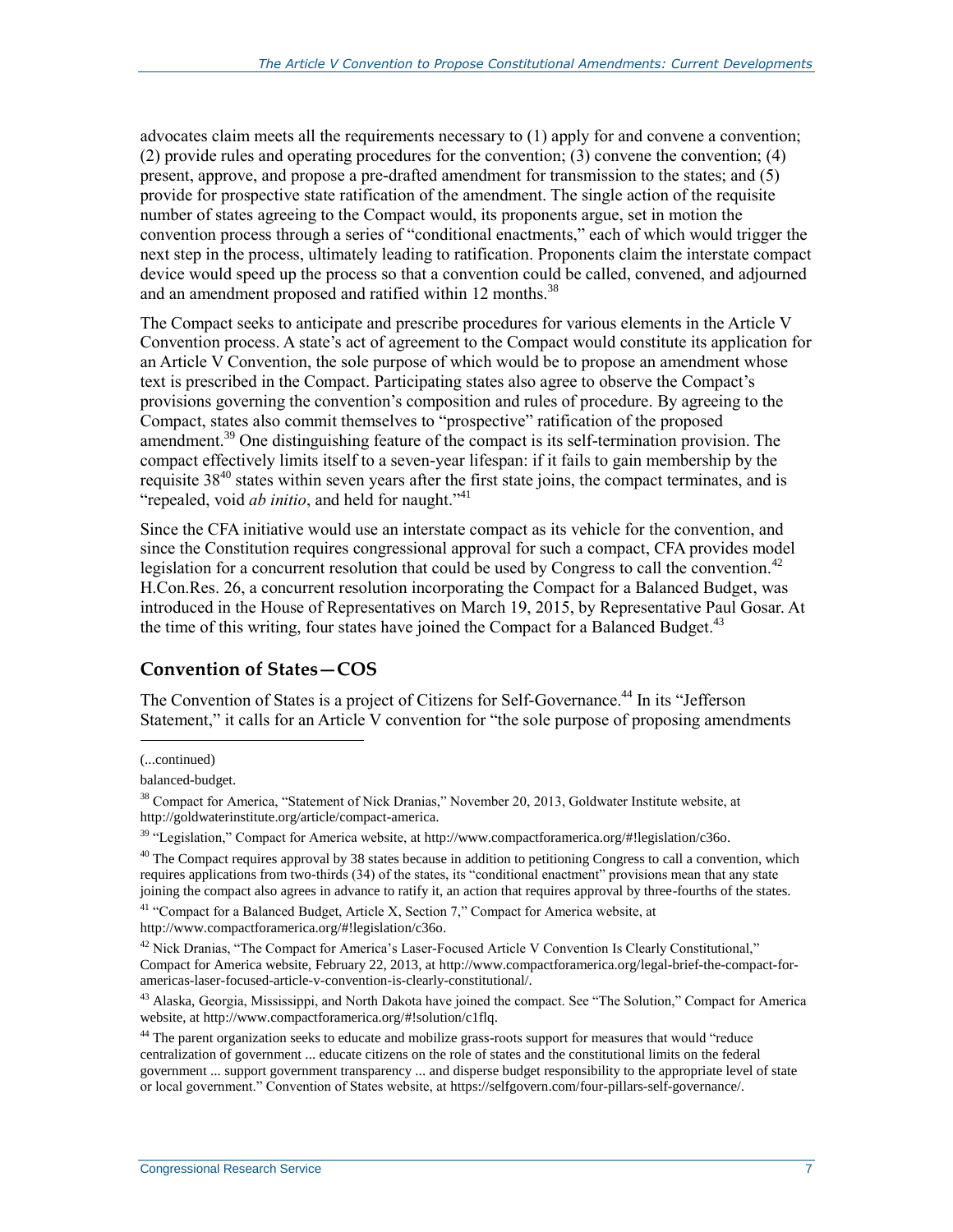that impose fiscal restraints on the federal government, limit the power and jurisdiction of the federal government, and limit the terms of office for its officials and for members of Congress."<sup>45</sup> This organization distinguishes itself from some other convention advocates by the fact that it calls for a convention for a *general purpose*, rather than a specific policy issue. This is the consideration and proposal of amendments to limit the authority of the federal government. The convention, therefore, would be authorized to propose a range of amendments related to this primary goal. Some of the following have been suggested: a balanced budget amendment; a redefinition of the general welfare and commerce clauses; prohibition of the application of international treaties and law to govern domestic law in the United States; limitations on presidential executive orders and federal regulations; term limits on Congress and the Supreme Court; an upper limit on federal taxation; and sunsetting all existing federal taxes and a supermajority vote requirement to replace them.<sup>46</sup> Reflecting the Tea Party experience of some of its founders, COS emphasizes grassroots organization, planning for "a viable political operation that is active in a minimum of 40 states."<sup>47</sup> At the time of this writing, the legislatures of six states have endorsed the COS application for a convention.<sup>48</sup>

#### **Friends of the Article V Convention—FOAVC**

The Friends of the Article V Convention (FOAVC), a self-identified nonpartisan group, has been a persistent advocate of the convention option since its founding in  $2007<sup>49</sup>$  FOAVC supports the Article V Convention process, but it does not campaign for a convention to consider a specific amendment or a specific subject, such as the balanced budget. As noted previously, FOAVC's website maintains<sup>50</sup> that all state applications are valid indefinitely, that rescissions are not valid, and that Congress should have called a convention as early as 1911.

#### **Restoring Freedom**

 $\overline{a}$ 

Another organization, RestoringFreedom.org, a self-identified nonpartisan, nonprofit corporation chartered in Texas in 2009, originated the "National Debt Relief Amendment." This organization calls for states to apply for an Article V Convention to consider a specific proposal, under which any increase in the national debt would require the approval of a majority of the legislatures of the 50 states (26 or more) prior to enactment.<sup>51</sup> As noted elsewhere in this report, the constitutionality of state applications for conventions to consider particular specifically-worded amendments has been widely debated.

<sup>&</sup>lt;sup>45</sup> "The Jefferson Statement," Convention of States website, at http://www.conventionofstates.com/ the\_jefferson\_statement.

<sup>&</sup>lt;sup>46</sup> Ibid., "The Strategy: What Sort of Amendments Could Be Passed?" Convention of States website at http://www.cosaction.com/strategy.

<sup>47</sup> Ibid., "The Grassroots," at http://www.cosaction.com/strategy.

<sup>48</sup> "Convention of States Project Adds Tennessee," State Legislators Article V Caucus Newsletter, edition 38, at http://us3.campaign-archive1.com/?u=eaf0952c702dc94c6fc933d9f&id=2827c74ecc&e=945cb89610. "Indiana Becomes 6<sup>th</sup> State to Call for a Convention of States to Rein in the Federal Government," Convention of States Action blog, March 1, 2016, at http://www.cosaction.com/indiana\_becomes\_6th\_state?utm\_source=

Convention+of+States+Project&utm\_campaign=9cf7271b01-COS\_Weekly\_Roundup\_3\_2\_16&utm\_medium=email& utm\_term=0\_45196125c1-9cf7271b01-216342593 The states are: Alabama, Alaska, Florida, Georgia, Indiana, and Tennessee.

 $49$  "Article V Realities with Bill Walker" at https://www.youtube.com/watch?v=M0m9w7x5cfM.

<sup>50</sup> "FOAVC Frequently Asked Questions, FOAVC website, at http://www.article-5.org/file.php/1/Articles/FAQ.htm.

<sup>&</sup>lt;sup>51</sup> "The Amendment," RestoringFreedom.org website, at http://restoringfreedom.org/the-amendment/.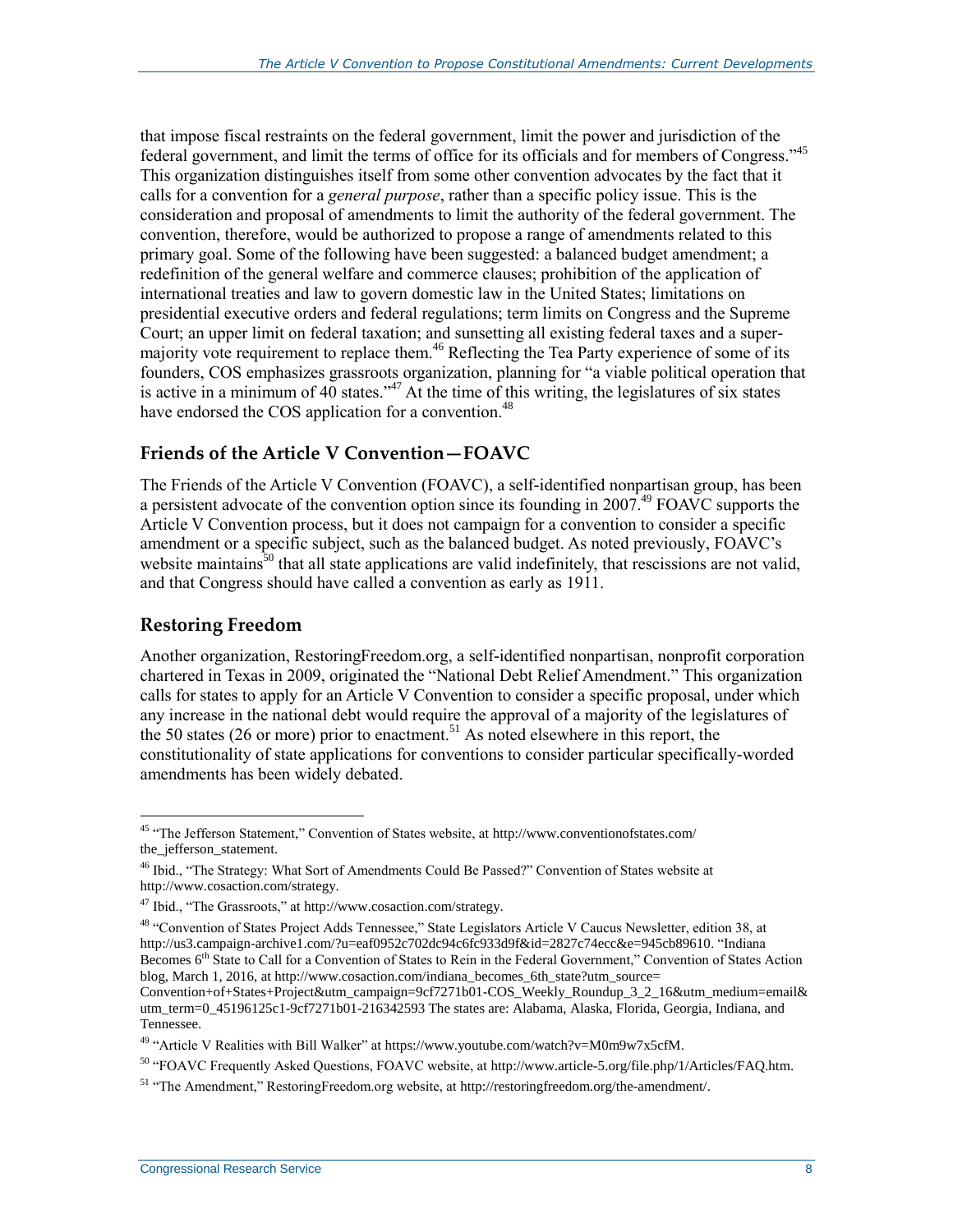#### **Single Subject Amendment**

Single Subject Amendment describes itself as a "527 organization and more specifically a Super PAC which is registered with the federal Elections Commission."<sup>52</sup> It proposes an amendment that would limit the content of bills introduced in Congress to a single subject. Noting that 41 states have single subject provisions in their constitutions, it maintains that a federal requirement would "ensure accountability and transparency. Logrolling, earmarks, and pork barrel spending would be curtailed."<sup>53</sup> Unlike most other Article V Convention groups, this organization advocates proposal of a relevant amendment by *either* of the two methods prescribed in the Constitution: by congressional resolution or by convention called on applications from the states.<sup>54</sup> Consequently, it supports H.J.Res. 40, a single-subject amendment introduced in the 114<sup>th</sup> Congress on March 26, 2015, by Representative Tom Marino. This proposed constitutional amendment would require that each bill, resolution, or vote that must be submitted to the President should "embrace no more than one subject" which must be "clearly and descriptively expressed in the title...."<sup>55</sup>

#### **Wolf PAC**

Another outgrowth of the Occupy Wall Street movement is Wolf PAC,<sup>56</sup> which advocates an Article V Convention to propose an amendment that would reverse what it refers to as the "corporate personhood" aspects of the Supreme Court's *Citizens United v. Federal Elections*  Commission decision.<sup>57</sup> The Wolf PAC convention application passed by California's legislature declares that "money does not constitute free speech and may be legislatively limited ..." that "the rights that [corporations] enjoy under the United States Constitution should be more narrowly defined ..." and that "[c]orporations ... should not be categorized as persons for purposes related to elections and ballot measures."<sup>58</sup> Wolf PAC's plans also include extensive use of social media and online grassroots organizing in support of its objective.<sup>59</sup>

## **Current Developments in Congress**

The Article V Convention issue has received considerable attention in the 114<sup>th</sup> Congress. including the aforementioned establishment of new House of Representatives procedures for receipt and publication of state applications for a convention and the introduction of conventionrelated proposals in the House.

 $\overline{a}$  $52$  "Mission and Purpose," Single Subject Amendment website at http://singlesubjectamendment.com/mission-andpurpose/.

<sup>53</sup> Ibid., "About the Single Subject Amendment," at http://singlesubjectamendment.com/.

 $54$  Ibid.

<sup>&</sup>lt;sup>55</sup> H.J.Res. 40 has been referred to the Subcommittee on the Constitution and Civil Justice of the House Judiciary Committee. No further action has been taken at the time of this writing.

<sup>56</sup> http://www.wolf-pac.com/.

 $57$  (558 U.S. 310 (2010)).

<sup>&</sup>lt;sup>58</sup> See California Joint Resolution No.1, Resolution Chapter 77, June 27, 2014, the Clerk of the House of Representatives website, at http://clerk.house.gov/legislative/memorial-pdfs/2014/Memorial-201401-CA.pdf.

<sup>59</sup> Wolf PAC, "The Plan," Wolf Pac website, at http://www.wolf-pac.com/the\_plan.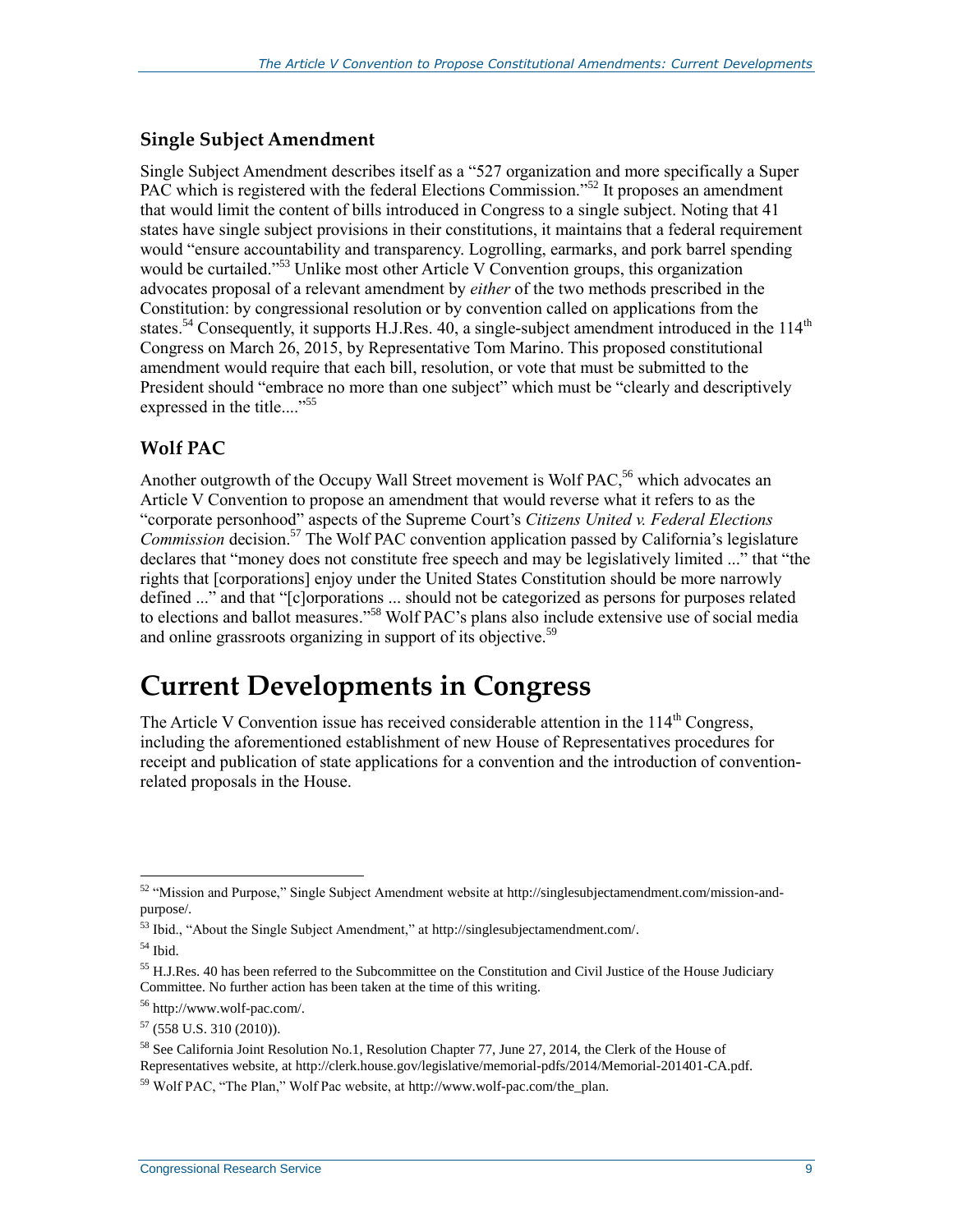## **Publication of State Applications by the Clerk of the House of Representatives**

On January 6, 2015, the House of Representatives established new procedures for the receipt and publication of state memorials related to the convention issue, including both applications for a convention and rescissions of previous applications. Section 3(c) of H.Res. 5, which provides rules for the  $114<sup>th</sup>$  Congress, reads as follows:

Providing for Transparency With Respect to Memorials Submitted Pursuant to Article V of the Constitution of the United States.—With respect to any memorial presented under clause 3 of Rule XII purporting to be an application of the legislature of a State calling for a convention for proposing amendments to the Constitution of the United States pursuant to Article V, or a rescission of any such prior application—

(1) the chair of the Committee on the Judiciary shall, in the case of such a memorial presented in the One Hundred Fourteenth Congress, and may, in the case of such a memorial presented prior to the One Hundred Fourteenth Congress, designate any such memorial for public availability by the Clerk; and

(2) the Clerk shall make such memorials as are designated pursuant to paragraph (1) publicly available in electronic form, organized by State of origin and year of receipt.<sup>60</sup>

This action sets procedures for the systematic retention and public availability of state memorials pertaining to an Article V Convention by the House of Representatives for the life of the  $114<sup>th</sup>$ Congress. It arguably meets requests for an "official count" of state applications, at least going forward in time. The Clerk's website began to record state applications in February 2015, and at the time of this writing, 24 applications had been received from 16 states. Twenty three were applications from 12 different states for an Article V Convention to consider amendments in five different areas,  $61$  and one was a rescission of an earlier application.  $62$ 

### **H. Con. Res. 26—Compact for a Balanced Budget**

On March 19, 2015, Representative Paul Gosar introduced H.Con.Res. 26, "Effectuating the Compact for a Balanced Budget," in the  $114<sup>th</sup>$  Congress.<sup>63</sup> The resolution incorporates an interstate compact, the Compact for a Balanced Budget Amendment, as advanced by the Compact for America. The measure's language states that it "effectuates" the Compact for a Balanced Budget, but some observers might question why the measure does not contain other language

 $\overline{a}$  $60$  H.Res. 5, "Adopting Rules for the 114<sup>th</sup> Congress," Congress.gov, at https://www.congress.gov/bill/114th-congress/ house-resolution/5/text?q=%7B%22search%22%3A%5B%22hres+5%22%5D%7D.

 $61$  These issues included conventions to consider: a: balanced budget amendment (BBA) 11 states; amendments to restrain authority of federal government (CoS) four states; an amendment to repeal "corporate personhood" provisions of "Citizens United" (Wolf PAC) four states; authorize a single subject amendment (Single Subject Amendment) two states; an amendment requiring approval of a majority of state legislatures for any increase in U.S. Government debt (Restoring Freedom) two states. See House Documents, Selected Memorials, Office of the Clerk of the House of Representatives, Clerk of the House of Representatives website, at http://clerk.house.gov/legislative/memorials.aspx.  $62$  Ibid.

 $^{63}$  H.Con.Res. 26, 114<sup>th</sup> Congress, "Effectuating the Compact for a Balanced Budget, Congress.gov, at https://www.congress.gov/search?q=

<sup>%7</sup>B%22source%22%3A%22legislation%22%2C%22congress%22%3A%22114%22%2C%22search%22%3A%22h+ conres+26%22%7D At the time of the present writing, 18 cosponsors have joined Rep. Gosar. They include Representatives Bridenstine, Earl L. Brooks, "Buddy" Carter, Cramer, Culberson, Jeff Duncan, Jones, Lummis, Newhouse, Salmon, Schweikert, Austin Scott, Lamar Smith, Westmoreland, Joe Wilson, Don Young, and Zinke.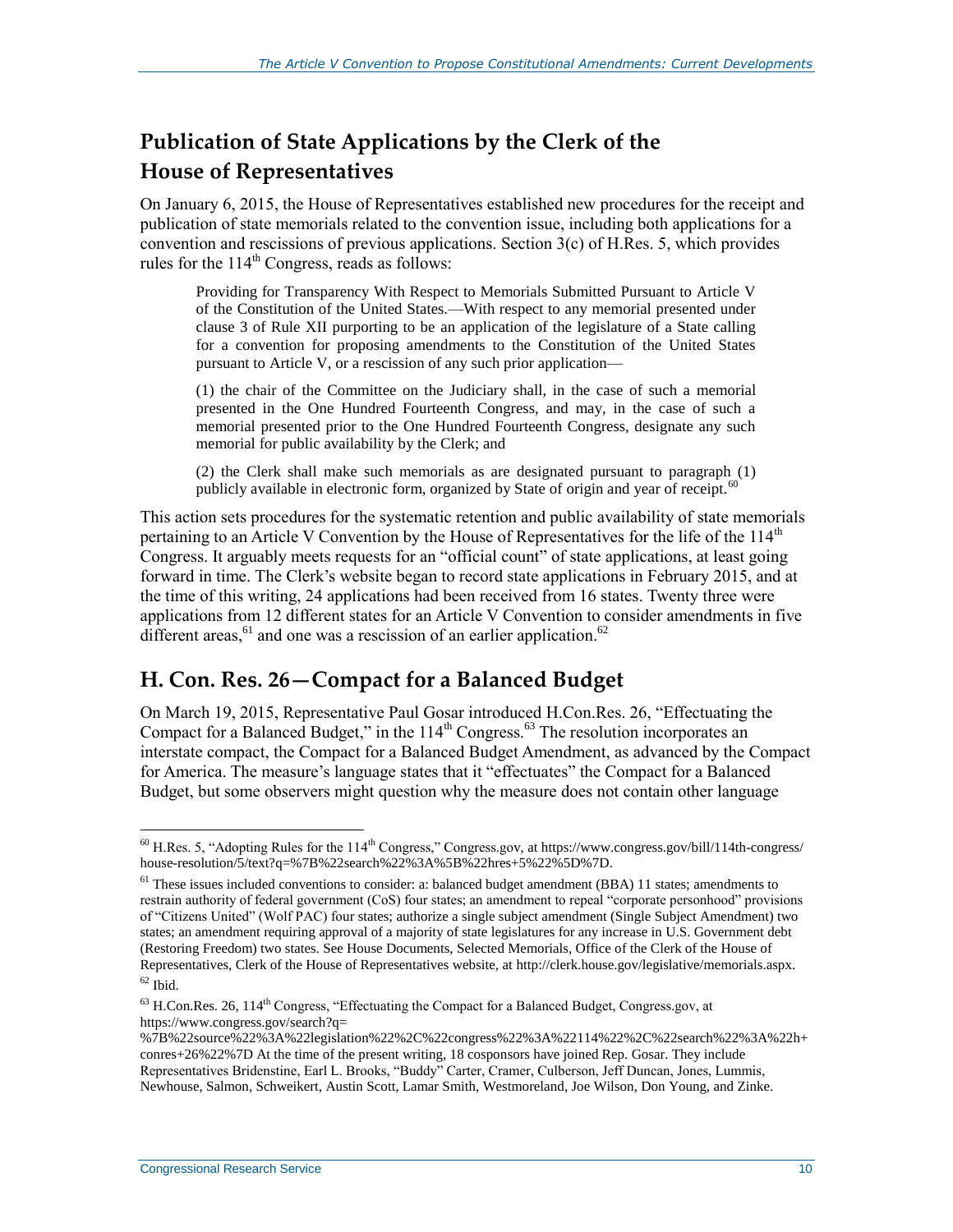affirmatively declaring congressional approval of the compact, as provided for in the Constitution.<sup>64</sup> It does affirmatively state that Congress calls the convention as contemplated under the compact, with a lifespan of not more than one year, and that Congress will refer to the states an amendment conforming to the compact's requirements. As noted earlier in this report, the compact incorporates a series of "conditional enactments" in which the states that join the compact would establish the convention, which itself would consider a specifically-worded balanced budget amendment, which, if approved, the member states would further commit themselves prospectively to ratify. H.Con.Res. 26 has been referred to the House Judiciary Committee's Subcommittee on the Constitution and Civil Justice, but no further action has been taken at the time of this writing.<sup>65</sup>

## **H.J. Res. 34—Authorizing Consideration of a Specific Amendment by an Article V Convention**

H.J.Res. 34, introduced in the  $114<sup>th</sup>$  Congress on February 13, 2015, by Representative John Culberson, proposes a constitutional amendment that would add to the original Article V Convention language: it would authorize the states to apply for, and for Congress to convene, a convention to consider "an identical amendment," which refers to a specifically-worded amendment. This measure would resolve a frequently-debated question as to whether an amendment of this type would be eligible for consideration in an Article V Convention.<sup>66</sup> Sometimes referred to as the "Madison Amendment,"<sup>67</sup> supporters assert that by sanctioning a convention to consider a specifically-worded amendment, this proposal would eliminate the possibility for a "runaway convention"<sup>68</sup> by limiting it to consideration of only the amendment applied for by the states.<sup>69</sup>

## **Current Developments in the States**

In recent years, measures proposing applications for one or more of the alternative Article V Convention proposals have been introduced in many states. One scholar of the convention movement, David F. Guldenschuh, reported that at least one application had been introduced in the legislatures of 47 states as of November, 2015.<sup>70</sup> With respect to their progress in the 2015 legislative sessions, he wrote,

<sup>64</sup> Article I, Section 10, clause 3, "No State shall, *without the Consent of Congress* ... enter into any Agreement or Compact with another State [emphasis added]....

<sup>&</sup>lt;sup>65</sup> For additional information and a policy and legal/constitutional analysis of the Compact for a Balanced Budget, please consult CRS congressional distribution memorandum, "The 'Compact for a Balanced Budget' An Interstate Compact to Propose a Balanced Federal Budget Amendment via the 'Article V Convention' Process," by Thomas H. Neale and Andrew Nolan, February 13, 2015, available to Members of Congress and congressional staff from the authors.

<sup>66</sup> See earlier in this report under "Scope."

 $67$  Not to be confused with the  $27<sup>th</sup>$  Amendment, also sometimes identified as the Madison Amendment.

<sup>68</sup> "Why the Madison Amendment?" The Madison Amendment website, at http://madisonamendment.org/index.html. A runaway convention is generally defined as one that goes beyond its original mandate to consider amendments in areas that were not included in the state applications through which it was summoned.

<sup>69</sup> H.J.Res. 34 has been referred to the House Judiciary Committee's Subcommittee on the Constitution and Civil Justice. Rep. Henry Cuellar is a cosponsor.

<sup>&</sup>lt;sup>70</sup> David Guldenschuh, "The Article V Movement: A Comprehensive Assessment to Date and a Suggested Approach for State Legislators and Advocacy Groups Moving Forward," Heartland Institute website, November, 2015, p. 23, at (continued...)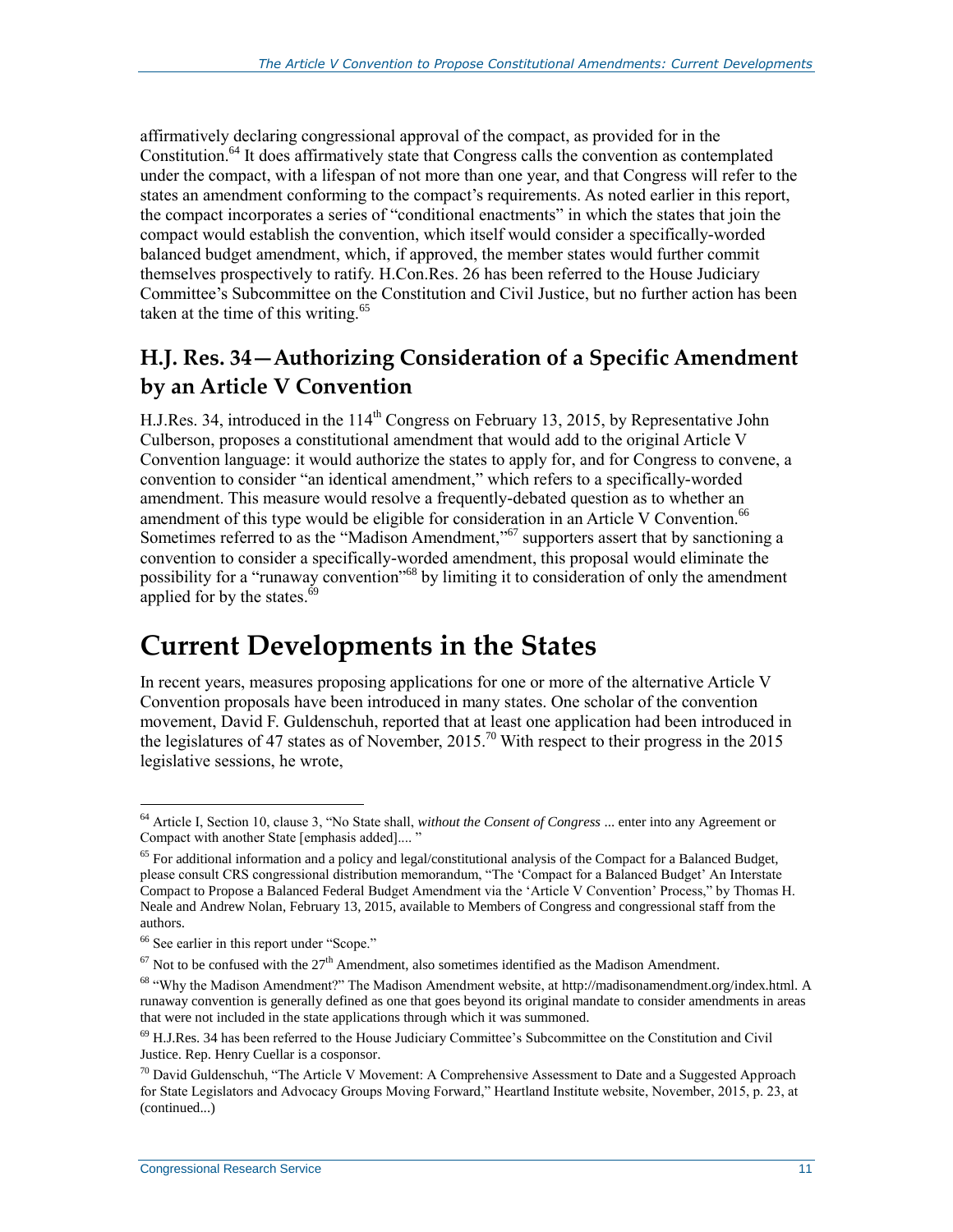Six different states passed 7 Article V resolutions in 2015. BBATF (Balanced Budget Amendment Task Force) led the way passing in North Dakota, South Dakota and Utah. The Compact (for a Balanced Budget) passed in North Dakota and Mississippi. The CoS (Convention of States) resolution passed in Alabama[,] and the WP-FFE (Wolf PAC) resolution passed in New Jersey.<sup>71</sup>

The present status of the most prominent Article V Convention campaigns as a result of state action in 2015 follows.

- The Balanced Budget Amendment Task Force is potentially closest to meeting the 34-state constitutional requirement needed to summon a convention. It gained three renewed or first-time applications in 2015 in addition to four from states that repealed earlier rescissions and filed renewed applications in the past three years.<sup>72</sup> The BBA's intention of building on the "legacy" applications of the 1970s and 1980s is signaled by the fact that several states have specified that their recent applications are "to be considered as covering the same subject matter as the presently-outstanding balanced budget resolutions."<sup>73</sup> Adding these to earlier state applications dating to the 1970s, BBA currently claims 27 state applications, seven short of the constitutional requirement, assuming the "legacy" applications remain valid indefinitely.<sup>74</sup>
- The Convention of States now claims six applications to date, including action by the Indiana and Tennessee legislatures in  $2016$ <sup>75</sup>
- Wolf PAC added one state in 2015, bringing its total to four at the time of this writing.<sup>76</sup>
- Compact for America added one state in 2015, bringing the total of state signatories to the Compact for a Balanced Budget to four at the time of this writing.<sup>77</sup>

<sup>(...</sup>continued)

https://www.heartland.org/sites/default/files/10-31-15\_guldenschuh\_-\_article\_v\_movement.pdf.  $71$  Ibid.

 $72$  Alabama, Michigan, and Ohio filed renewed or first-time applications; Florida, Georgia, New Hampshire, and Tennessee have repealed earlier rescissions and filed renewed applications. Balanced Budget Amendment Task Force, "Active Article V BBA Applications," at http://nebula.wsimg.com/ca4282cedfc80cf582e69f265611e5ee? AccessKeyId=499EF5BCFD5720FCE35C&disposition=0&alloworigin=1.

<sup>73</sup> Tennessee General Assembly website, at http://wapp.capitol.tn.gov/apps/BillInfo/Default.aspx?BillNumber= HJR0548.

<sup>&</sup>lt;sup>74</sup> Guldenschuh, "The Article V Movement," p. 23. The issue of legacy applications is examined earlier in this report, under "What Is the Standard for a Valid Application?"

 $75$  "Indiana Becomes  $6<sup>th</sup>$  State to Call for a Convention of States to Rein in the Federal Government," Convention of States Action blog, March 1, 2016, at http://www.cosaction.com/indiana\_becomes\_6th\_state?utm\_source= Convention+of+States+Project&utm\_campaign=9cf7271b01-COS\_Weekly\_Roundup\_3\_2\_16&utm\_medium=email& utm\_term=0\_45196125c1-9cf7271b01-216342593

<sup>76</sup> "NJ Applies for A5 Convention to Overturn Citizens United Decision," State Legislators Article V Caucus, *Article V News*, March 2015, at http://articlevcaucus.com/news/march-newsletter/. California, Illinois, and Vermont, had previously submitted Wolf PAC convention applications.

<sup>77</sup> Ibid., "Progress at Compact for America," April 2015, at http://articlevcaucus.com/news/april-newsletter/.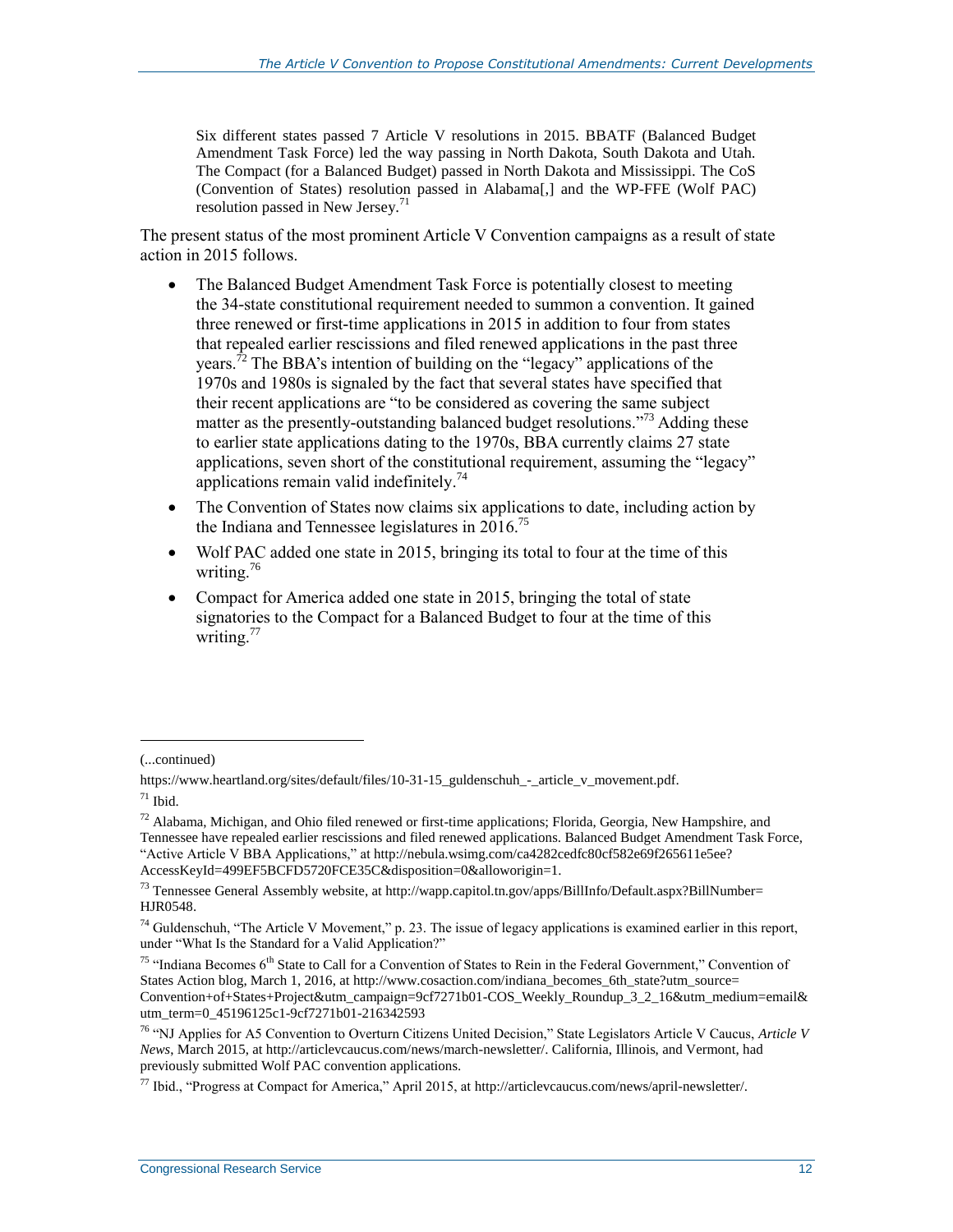## **Current Developments in the Policy and Advocacy Community**

Organizations that both support and oppose an Article V Convention have mounted activities intended to build support for their preferred approach to the convention.

### **Selected Article V Convention Advocate Activity**

In December 2015, the State Legislators Article V Caucus newsletter reported that the BBA Task Force has joined with the National Federation of Independent Business and the Tea Party Express to conduct state legislator education programs in several states that may consider BBA Task Force applications in their 2016 legislative sessions.<sup>78</sup> The same issue reported that U.S. Term Limits, a policy advocacy group established in 1992 to promote term limits for all levels of elected officials, has initiated a campaign for an Article V Convention to consider an amendment to limit U.S. Representatives to six two-year terms, and U.S. Senators to two six-year terms, for a total of 12 years of service.<sup>79</sup>

Between July 23 and 25, 2015, the Balanced Budget Amendment Task Force sponsored a meeting to discuss convention procedures and coordinate pro-convention group activities. This meeting was held concurrently with that of the American Legislative Exchange Council (ALEC) which provides a forum for state legislators and private sector leaders to discuss and exchange information on state policy issues. ALEC focuses on issues such as "free markets, limited government and constitutional division of powers between the federal and state governments," and has a prepared handbook for state legislators on the Article V Convention process.<sup>80</sup> According to one source, ALEC finalized model rules for convention procedures at a December meeting and will announce them after approval by its Board of Directors.<sup>81</sup>

Also in July 2015, the Convention of States founded a "Convention of States Caucus" for proconvention state legislators. The caucus was expected to propose draft rules for an Article V Convention at the ALEC San Diego meeting.<sup>82</sup> The issue of rules to govern a convention—who should make them and what they should include—has been controversial: "convention procedures" bills introduced in the late  $20<sup>th</sup>$  century asserted Congress's responsibility for setting rules and regulations for a convention, but some advocates of the process claim Congress has no role in the process beyond calling the convention.<sup>83</sup>

 $\overline{a}$ <sup>78</sup> Ibid., "BBA Group Partners with NIFB and Tea Party Express," December 2015, at http://articlevcaucus.com/news/ december-newsletter-2/.

<sup>79</sup> Ibid., "Article V Term Limits Group Gathering Steam," December 2015, at http://articlevcaucus.com/news/ december-newsletter-2/. For further information on proposals to limit congressional terms, consult CRS archived Report 97-632, *Term Limits for Members of Congress: Background and Contemporary Issues, 1990-1996*, by Sula P. Richardson and L. Paige Whitaker. Available by request to Members of Congress and congressional staff.

<sup>80</sup> For additional information on ALEC, see ALEC website, at http://www.alec.org/about-alec/frequently-askedquestions/.Handbook available at http://www.alec.org/publications/article-v-handbook/.

<sup>81</sup> "ALEC Task Force Approves A5 Convention Rules," State Legislators Article V Caucus, *Article V News*, January 2015, at http://articlevcaucus.com/news/january-newsletter-2/.

<sup>82 &</sup>quot;Convention of States Launches Legislative Caucus and Web Site at American Legislative Exchange Council Meeting, July 23-24," Convention of States website, July 23, 2015, at http://www.conventionofstates.com/ convention\_of\_states\_project\_launches\_legislator\_caucus.

<sup>83</sup> For additional information on this question, see CRS Report R42589, *The Article V Convention to Propose Constitutional Amendments: Contemporary Issues for Congress*, by Thomas H. Neale, at pp. 32-33.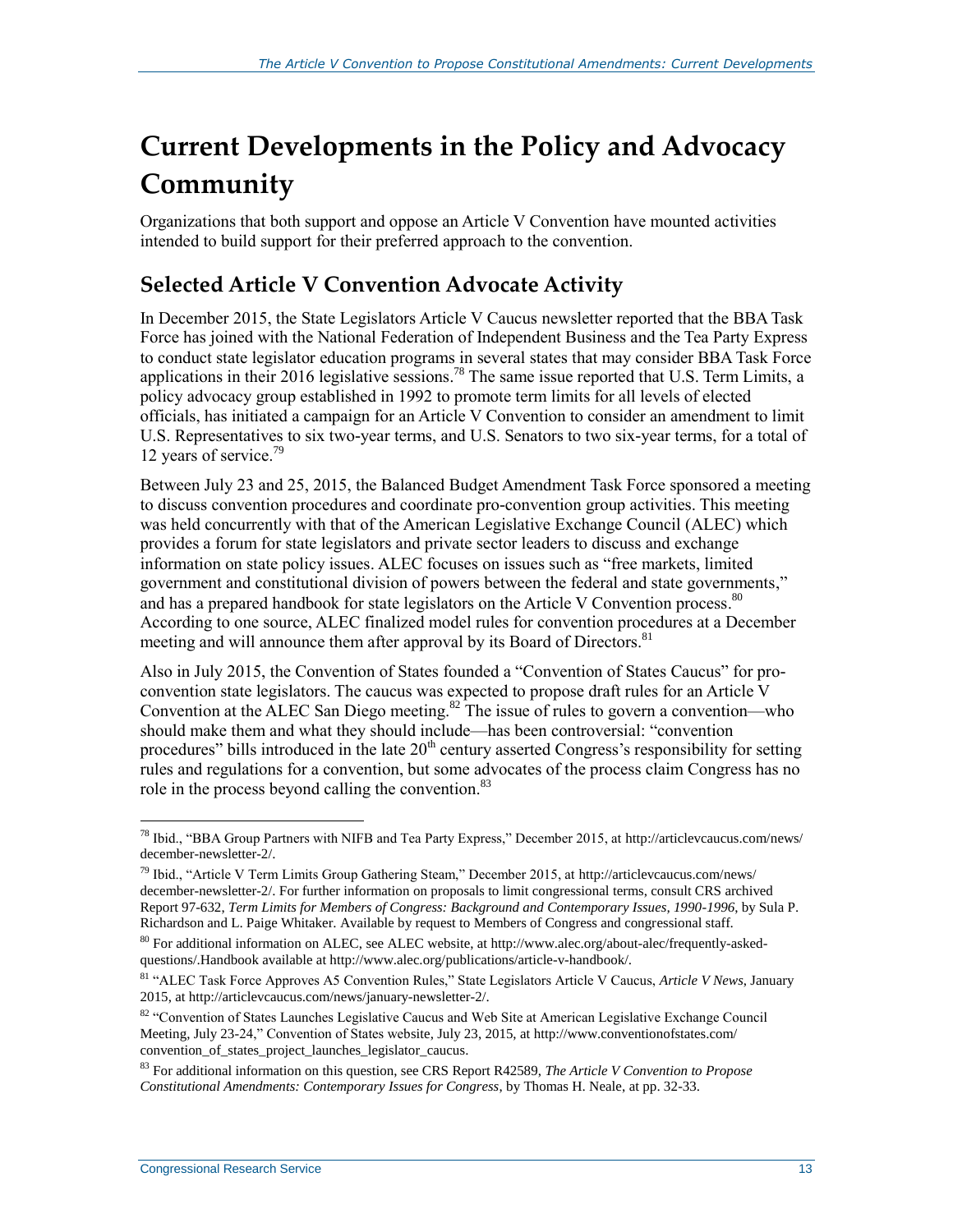In January 2015, the CFA's Compact for a Balanced Budget Commission was established to provide an organizational framework and institutional presence for the compact and its member states.<sup>84</sup>

### **Selected Article V Convention Opponent Activity**

At the same time, opposition to the Article V Convention continues to be voiced by public policy advocacy organizations representing a broad segment of the political spectrum.

In 2011, the Heritage Foundation<sup>85</sup> cautioned against a convention:

[A]n Article V convention is not the answer to our problems. The lack of precedent, extensive unknowns, and considerable risks of an Article V amendments convention should bring sober pause to advocates of legitimate constitutional reform contemplating this avenue. We are not prepared to encourage state governments at this time to apply to Congress to call an amendments convention.<sup>86</sup>

Phyllis Schlafly's Eagle Forum, which defines itself as a "pro-family" conservative public interest organization,<sup>87</sup> has consistently opposed an Article V Convention since at least 1986, on the grounds that it could "jeopardize our most basic liberties enshrined in the Constitution and the Bill of Rights."<sup>88</sup>

In July 2014, the Center on Budget Policy and Priorities cautioned against both a balanced budget amendment and an Article V Convention, asserting "that a convention could open up the Constitution to radical and harmful changes."<sup>89</sup> The center, which defines itself as "a nonpartisan research and policy institute" pursuing "federal and state policies designed both to reduce poverty and inequality and to restore fiscal responsibility in equitable and effective ways...."<sup>90</sup>

The John Birch Society, which describes itself as seeking "to bring about less government, more responsibility, and—with God's help—a better world[,]"<sup>91</sup> has, by its own reckoning, opposed the Article V Convention for 30 years<sup>92</sup> and expressed opposition to the Compact for America since

<sup>&</sup>lt;sup>84</sup> "What is the Compact for a Balanced Budget Commission?" Compact for a Balanced Budget Commission website, at http://www.balancedbudgetcompact.org/#!the-project/ceu8.

 $85$  The Heritage Foundation is a self-identified "research and educational institution  $\ldots$  whose mission is to formulate and promote conservative public policies ... " "About Heritage," Heritage Foundation website, at http://www.heritage.org/about.

<sup>86</sup> "Don't be Fooled by Article V Conventions," February 10, 2011, *The Daily Signal*, at http://dailysignal.com/2011/ 02/10/dont-be-fooled-by-article-v-conventions/.

<sup>87</sup> "About Us," Eagle Forum website, at http://www.eagleforum.org/misc/descript.html.

<sup>88</sup> "New Threat of Constitutional Convention," Eagle Forum website, December 10, 2013, at

http://www.eagleforum.org/publications/alerts/2013-archives/new-threat-of-constitutional-convention.html.

<sup>89</sup> Ibid., Richard Kogan, "Constitutional Balanced Budget Amendment Poses Serious Risks," July 16, 2014, at http://www.cbpp.org/research/constitutional-balanced-budget-amendment-poses-serious-risks.

<sup>90</sup> "Our Mission," the Center on Budget and Policy Priorities website, at http://www.cbpp.org/about/mission-history.

<sup>91</sup> "Our Mission," The John Birch Society website, at http://www.jbs.org/about-jbs.

<sup>&</sup>lt;sup>92</sup> Larry Greenley, "Conservatives Who Oppose an Article V Convention," The John Birch Society website, January 27, 2014, at http://www.jbs.org/news/conservatives-who-oppose-an-article-v-convention.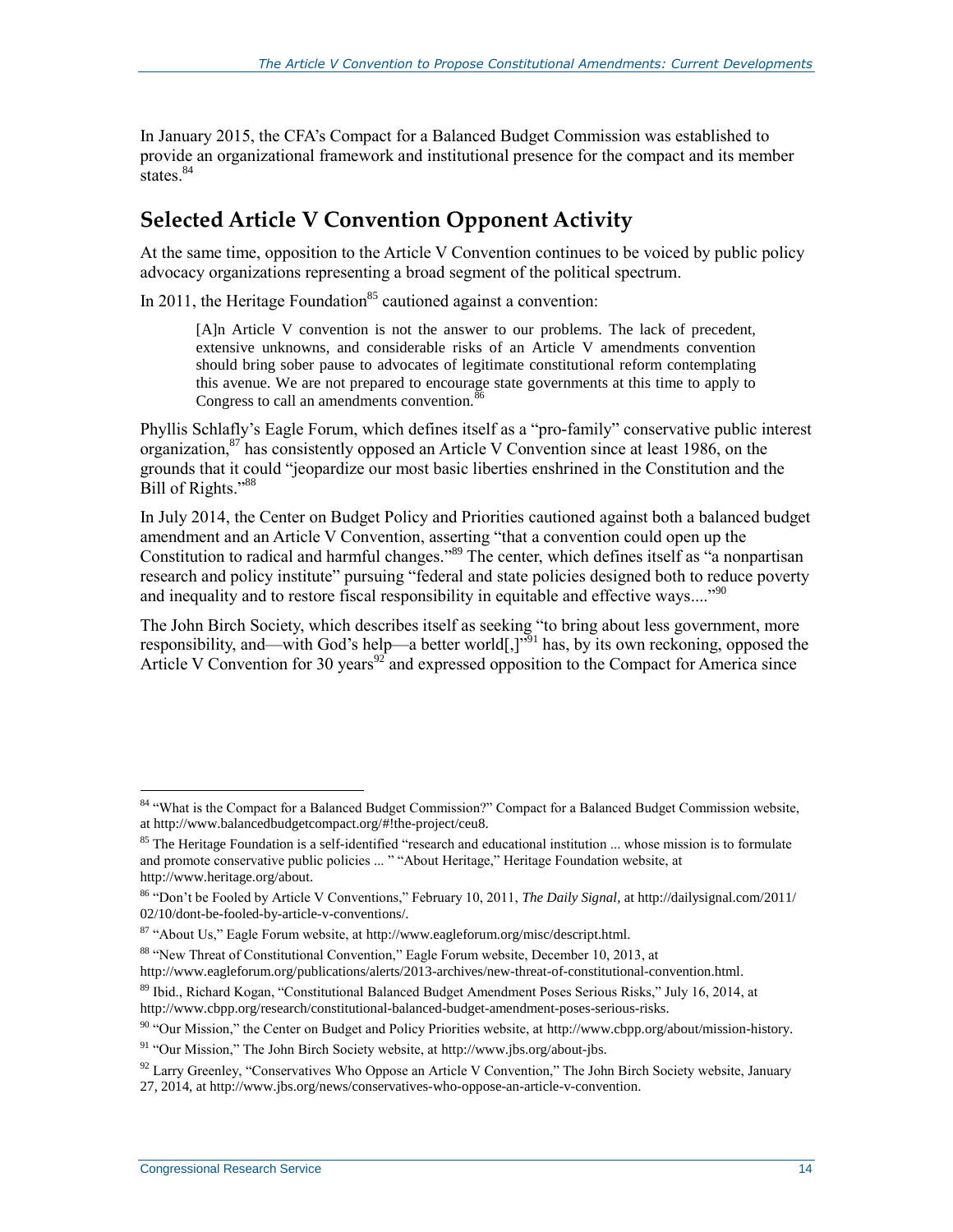that proposal was announced.<sup>93</sup> The society claimed most recently that pro-convention groups such as Wolf PAC are funded indirectly by philanthropist and political activist George Soros.<sup>9</sup>

In December 2015, Common Cause, which describes itself as "a nonpartisan grassroots organization dedicated to ... open, honest, and accountable government that serves the public interest, promote<sup>[s]</sup> equal rights, opportunity, and representation for all, ... an independent voice for change and a watchdog against corruption and abuse of power[,]<sup>"95</sup> issued a position paper opposing an Article V Convention. The report observed that convention advocates cover a broad range of the political spectrum, but declared that "Common Cause strongly opposes an Article V convention, even as we strongly support a constitutional amendment to reverse *Citizens United.*<sup>"96</sup> Specifically the report asserts that no existing judicial, legislative, or executive body would have authority over a convention; that lack of pre-existing procedures could lead to political manipulation of a convention; and that a convention could not be limited to a single issue, and that it might propose "additional changes that could limit or eliminate fundamental rights or upend our entire system of government."<sup>97</sup>

## **Concluding Observations**

The Article V Convention alternative for amending the Constitution has enjoyed a considerable revival over the past decade. It has gained the support of activist organizations that embrace a broad range of the political spectrum, from the Tea Party to Occupy Wall Street and places in between. Its partisans appear to be active and committed, but it is unclear that any of the major advocacy groups will be able to attain the constitutional threshold of 34 convention applications, barring unforeseen circumstances.

Several factors may contribute to this condition. One observer, attorney David Guldenschuh, suggests that the proliferation of advocacy groups may actually dilute support for the overall concept as they compete for the limited time and attention of state legislators. The same observer notes that the more complex "multi-subject" strategies pursued by some groups may further vitiate the force of their arguments. A single-issue approach, he suggests, might enjoy a greater chance of success. <sup>98</sup> For example, the Balanced Budget Amendment Task Force, which advocates for a convention that would consider only one issue—a balanced federal budget requirement claims 27 applications, although 17 of these are "legacy" applications whose validity may be open to challenge. By comparison, no other Article V Convention advocacy group can claim more than six applications at this time. In addition, it is worth noting that that the balanced federal budget amendment is arguably the best known and most widely supported of these proposals: survey research results show consistent public support for a federal balanced budget amendment

<sup>93</sup> Joe Wolverton, II, "Compact for America Proposal Could Increase Federal Power," *The New American*, February 3, 2014, at http://www.thenewamerican.com/usnews/constitution/item/17538-compact-for-america-proposal-couldincrease-federal-power%20.

<sup>94</sup> Joe Wolverton, II, "Socialists and Soros Fight for Article V Convention," *The New American*, January 15, 2014, at http://www.thenewamerican.com/usnews/constitution/item/17402-socialists-and-soros-fight-for-article-v-convention.

<sup>95</sup> "About Us," Common Cause website, at http://www.commoncause.org/about/.

<sup>&</sup>lt;sup>96</sup> "The Dangerous Path: Big Money's Plan to Shred the Constitution," December 2015, Common Cause website, available at http://www.commoncause.org/issues/more-democracy-reforms/constitutional-convention/dangerous-pathreport.pdf.

 $97$  Ibid.

<sup>98</sup> David Guldenshuh, "An Interim Recap of Article V Legislative Activity," State Legislators Article V Caucus, *Article V News*, July 2015, at http://articlevcaucus.com/news/july-newsletter-2/.